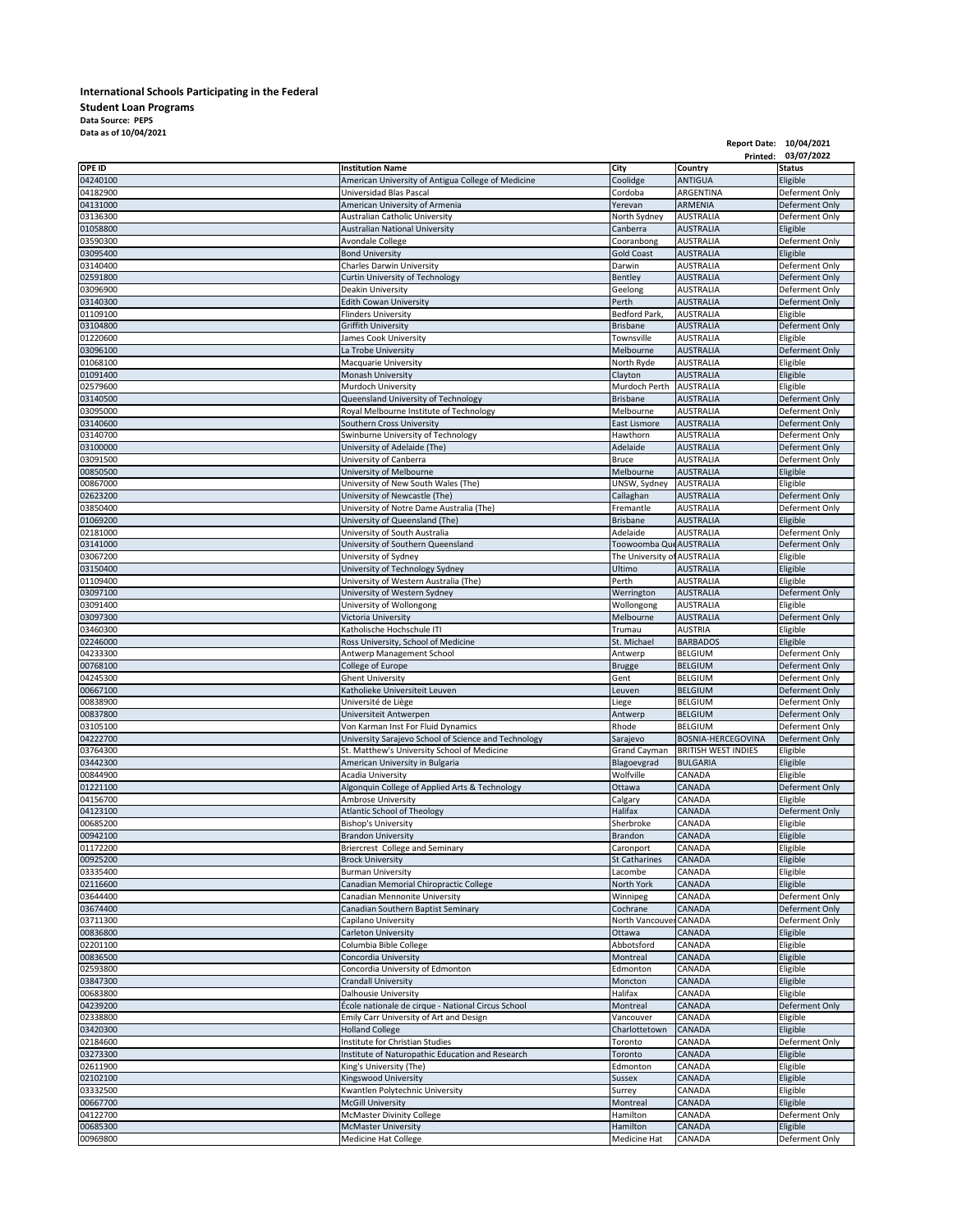| 00950000             | Memorial University of Newfoundland                                     | St John's            | <b>CANADA</b>                       | Eligible             |
|----------------------|-------------------------------------------------------------------------|----------------------|-------------------------------------|----------------------|
| 00950300             | <b>Mount Allison University</b>                                         | Sackville            | CANADA                              | Eligible             |
| 00836300             | Mount Saint Vincent University                                          | Halifax              | <b>CANADA</b>                       | Eligible             |
|                      |                                                                         |                      |                                     |                      |
| 03560400             | Niagara College                                                         | Welland              | <b>CANADA</b>                       | Deferment Only       |
| 01012300             | Nova Scotia College of Art & Design                                     | Halifax              | <b>CANADA</b>                       | Deferment Only       |
| 02095800             | Ontario College of Art and Design                                       | Toronto              | <b>CANADA</b>                       | Deferment Only       |
| 03846300             | Pacific Life Bible College                                              | Surrey               | <b>CANADA</b>                       | Eligible             |
| 02167000             | Prairie Bible Institute                                                 | Three Hills          | <b>CANADA</b>                       | Deferment Only       |
| 01227400             | Providence University College and Theological Seminary                  | Otterburne           | <b>CANADA</b>                       | Eligible             |
| 00667900             | Queen's University at Kingston                                          | Kingston             | CANADA                              | Eligible             |
| 04075300             | <b>Quest University Canada</b>                                          | Squamish             | <b>CANADA</b>                       | Eligible             |
| 02354700             | Red Deer College                                                        | <b>Red Deer</b>      | <b>CANADA</b>                       | Deferment Only       |
| 03348500             | <b>Redeemer University College</b>                                      | Ancaster             | <b>CANADA</b>                       | Eligible             |
| 01067500             | <b>Regent College</b>                                                   | Vancouver            | <b>CANADA</b>                       | Eligible             |
| 01072000             | <b>Ryerson University</b>                                               | Toronto              | <b>CANADA</b>                       | Eligible             |
| 00836400             | Saint Mary's University                                                 | Halifax              | <b>CANADA</b>                       | Eligible             |
|                      |                                                                         |                      |                                     |                      |
| 01022100             | Saint Paul University                                                   | Ottawa               | <b>CANADA</b>                       | Eligible             |
| 02577200             | Salvation Army William and Catherine Booth University College, The      | Winnipeg             | <b>CANADA</b>                       | Eligible             |
| 01045800             | Sheridan College                                                        | Oakville             | <b>CANADA</b>                       | Deferment Only       |
| 00844400             | <b>Simon Fraser University</b>                                          | Burnaby              | <b>CANADA</b>                       | Eligible             |
| 00668200             | St Thomas University                                                    | Fredericton          | <b>CANADA</b>                       | Eligible             |
| 00668100             | St. Francis Xavier University                                           | Antigonish           | <b>CANADA</b>                       | Eligible             |
| 03339300             | St. Stephen's University                                                | St. Stephen          | <b>CANADA</b>                       | Eligible             |
| 00950500             | <b>Trent University</b>                                                 | Peterborough         | <b>CANADA</b>                       | Deferment Only       |
| 00948600             | <b>Trinity Western University</b>                                       | Langley              | <b>CANADA</b>                       | Eligible             |
| 02216400             | <b>Tyndale University</b>                                               | Toronto              | <b>CANADA</b>                       | Eligible             |
| 00836600             | Universite de Montreal                                                  | Montreal             | <b>CANADA</b>                       | Eligible             |
| 00683700             | Universite Laval                                                        | Quebec               | <b>CANADA</b>                       | Eligible             |
| 00836200             | University of Alberta (The)                                             | Edmonton             | <b>CANADA</b>                       | Eligible             |
| 00836900             | University of British Columbia                                          | Vancouver            | <b>CANADA</b>                       | Eligible             |
| 00787400             |                                                                         |                      | <b>CANADA</b>                       |                      |
|                      | University of Calgary                                                   | Calgary              |                                     | Eligible             |
| 00668300             | University of Guelph                                                    | Guelph               | <b>CANADA</b>                       | Eligible             |
| 00950100             | University of King's College                                            | <b>Halifax</b>       | <b>CANADA</b>                       | Eligible             |
| 01070300             | University of Lethbridge                                                | Lethbridge           | <b>CANADA</b>                       | Deferment Only       |
| 00668400             | University of Manitoba                                                  | Winnipeg             | <b>CANADA</b>                       | Eligible             |
| 00668500             | University of New Brunswick (The)                                       | Fredericton          | <b>CANADA</b>                       | Eligible             |
| 03613300             | University of Northern British Columbia                                 | <b>Prince George</b> | <b>CANADA</b>                       | Eligible             |
| 04217300             | University of Ontario Institute of Technology                           | Oshawa               | <b>CANADA</b>                       | Deferment Only       |
| 00668600             | University of Ottawa                                                    | Ottawa               | <b>CANADA</b>                       | Eligible             |
| 00936700             | University of Prince Edward Island                                      | Charlottetown        | <b>CANADA</b>                       | Eligible             |
| 00844800             | University of Regina                                                    | Regina               | <b>CANADA</b>                       | Deferment Only       |
| 02219200             | University of Saskatchewan                                              | Saskatoon            | <b>CANADA</b>                       | Deferment Only       |
| 00668800             | University of Toronto                                                   | Toronto              | <b>CANADA</b>                       | Eligible             |
| 00837000             | University of Victoria                                                  | Victoria             | <b>CANADA</b>                       | Eligible             |
| 00852600             | University of Waterloo                                                  | Waterloo             | <b>CANADA</b>                       | Eligible             |
| 00844600             | University of Western Ontario (The)                                     | London               | CANADA                              | Eligible             |
| 00668900             | University of Windsor                                                   | Windsor              | <b>CANADA</b>                       | Eligible             |
| 00814800             | University of Winnipeg (The)                                            | Winnipeg             | <b>CANADA</b>                       | Eligible             |
| 03078300             | Vancouver School of Theology                                            | Vancouver            | <b>CANADA</b>                       | Eligible             |
| 00858200             | <b>Wilfrid Laurier University</b>                                       | Waterloo             | <b>CANADA</b>                       | Eligible             |
| 00767900             | <b>York University</b>                                                  | Toronto              | <b>CANADA</b>                       | Eligible             |
| 02207400             | Chinese University of Hong Kong (The)                                   | Hong Kong SAR        | <b>CHINA</b>                        | Eligible             |
| 04288700             | Colegio Mayor de Nuestra Senora del Rosario                             | Bogota               | <b>COLOMBIA</b>                     | Deferment Only       |
| 04288800             | Corporacion Universitaria Minuto de Dios- UNIMINUTO                     | Bogota               | <b>COLOMBIA</b>                     | Deferment Only       |
| 04288500             | Institucion Universitaria Colombo Americana UNICA                       |                      |                                     |                      |
|                      |                                                                         |                      |                                     |                      |
|                      |                                                                         | Bogota D.C.          | <b>COLOMBIA</b>                     | Deferment Only       |
| 04288600             | Pontificia Universidad Javeriana                                        | Bogota D.C.          | <b>COLOMBIA</b>                     | Deferment Only       |
| 04289400             | Universidad Catolica de Colombia                                        | Bogota               | <b>COLOMBIA</b>                     | Deferment Only       |
| 04156900             | Universidad de la Sabana                                                | Chia                 | <b>COLOMBIA</b>                     | Deferment Only       |
| 02250100             | Universidad De Los Andes (University of the Andes)                      | Bogota               | <b>COLOMBIA</b>                     | Deferment Only       |
| 04289200             | Universidad del Norte                                                   | Barranquilla         | <b>COLOMBIA</b>                     | Deferment Only       |
| 04289300             | Universidad Icesi                                                       | Cali                 | <b>COLOMBIA</b>                     | Deferment Only       |
| 04288300             | Universidad Sergio Arboleda                                             | Bogota               | <b>COLOMBIA</b>                     | Deferment Only       |
| 04252500             | Universidad Autonoma De Centro America                                  | San Jose             | <b>COSTA RICA</b>                   | Deferment Only       |
| 03653400             | Universidad de Iberoamérica                                             | San Jose             | <b>COSTA RICA</b>                   | Eligible             |
| 03993500             | Anglo-americka vysoka skola, z.u.                                       | Prague               | <b>CZECH REPUBLIC</b>               | Eligible             |
| 03386300             | Charles University in Prague, Faculty of Medicine in Hradec Kralove, CZ |                      | Hradec Kralove 1CZECH REPUBLIC      | Deferment Only       |
| 03300400             | Charles University, First Faculty of Medicine                           | Prague 2             | <b>CZECH REPUBLIC</b>               | Eligible             |
| 04228500             | <b>Czech University of Life Sciences</b>                                | Prague               | <b>CZECH REPUBLIC</b>               | Deferment Only       |
| 03565300             | Masarykova Univerzita                                                   | <b>Brno</b>          | <b>CZECH REPUBLIC</b>               | Eligible             |
| 01122600             | <b>Aarhus University</b>                                                | Aarhus C             | <b>DENMARK</b>                      | Eligible             |
| 03873300             | Copenhagen Business School                                              | Frederiksberg        | <b>DENMARK</b>                      | Eligible             |
| 00669000             | University of Copenhagen                                                | Copenhagen           | <b>DENMARK</b>                      | Eligible             |
| 01281100             | Instituto Tecnologico de Santo Domingo                                  | Santo Domingo        | DOMINICAN REPUBLIC                  | Eligible             |
| 01280200             | Pontificia Universidad Catolica Madre y Maestra                         | Santiago             | <b>DOMINICAN REPUBLIC</b>           | Eligible             |
| 03334300             | Universidad Católica Nordestana                                         |                      | San Francisco de DOMINICAN REPUBLIC | Eligible             |
| 01097700             | Universidad Central del Este                                            |                      | San Pedro de MaDOMINICAN REPUBLIC   | Eligible             |
| 02351800             | Universidad Iberoamericana (UNIBE)                                      | Santo Dimingo        | DOMINICAN REPUBLIC                  | Eligible             |
| 00503400             | American University In Cairo (The)                                      | New Cairo            | <b>EGYPT</b>                        | Eligible             |
| 03435300             | Anglia Ruskin University                                                |                      | <b>ENGLAND</b>                      |                      |
|                      |                                                                         | Chelmsford<br>Poole  |                                     | Eligible             |
| 03589400             | <b>Arts University Bournemouth</b>                                      |                      | <b>ENGLAND</b>                      | Eligible             |
| 01225800             | <b>Aston University</b>                                                 | Birmingham           | <b>ENGLAND</b>                      | Eligible             |
| 03533300             | <b>Bath Spa University</b>                                              | <b>Bath</b>          | <b>ENGLAND</b>                      | Eligible             |
| 01221500             | <b>Birmingham City University</b>                                       | Birmingham           | <b>ENGLAND</b>                      | Eligible             |
| 03350300             | <b>Bournemouth University</b>                                           | Poole                | <b>ENGLAND</b>                      | Eligible             |
| 01079400             | <b>Bristol Old Vic Theatre School</b>                                   | <b>Bristol</b>       | <b>ENGLAND</b>                      | Eligible             |
| 01178000<br>00869300 | <b>Brunel University London</b><br>City, University of London           | Middlesex<br>London  | <b>ENGLAND</b><br><b>ENGLAND</b>    | Eligible<br>Eligible |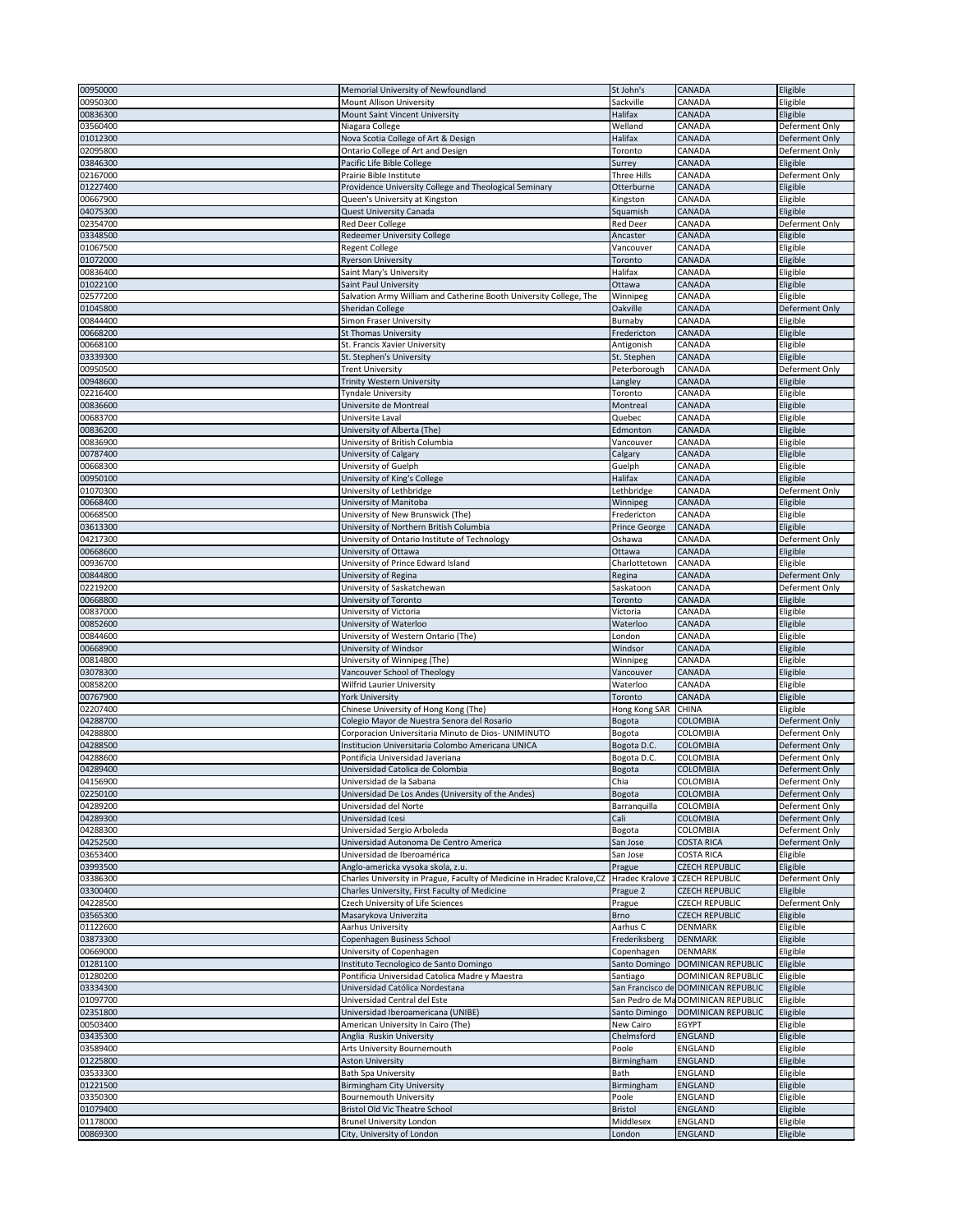| 04238100             | <b>Cliff College</b>                                                                | Calver                   | ENGLAND                          | Eligible             |
|----------------------|-------------------------------------------------------------------------------------|--------------------------|----------------------------------|----------------------|
|                      |                                                                                     |                          |                                  |                      |
| 01049300             | <b>Cranfield University</b>                                                         | <b>Bedford</b>           | <b>ENGLAND</b>                   | Eligible             |
| 02310500             | De Montfort University                                                              | Leicester                | <b>ENGLAND</b>                   | Eligible             |
| 04252200             | <b>Edge Hill University</b>                                                         | Ormskirk                 | <b>ENGLAND</b>                   | Eligible             |
| 03859400             | <b>Falmouth University</b>                                                          | Falmouth                 | <b>ENGLAND</b>                   | Eligible             |
| 01176500             | Goldsmiths College - University of London                                           | London                   | <b>ENGLAND</b>                   | Eligible             |
|                      |                                                                                     |                          |                                  |                      |
| 02196700             | <b>Guildhall School of Music &amp; Drama</b>                                        | London                   | <b>ENGLAND</b>                   | Eligible             |
| 04279500             | <b>Hartpury University</b>                                                          | Hartpury                 | ENGLAND                          | Eligible             |
| 04180700             | Heythrop College, University of London                                              | London                   | <b>ENGLAND</b>                   | Deferment Only       |
| 01156700             | Imperial College London                                                             | London                   | <b>ENGLAND</b>                   | Eligible             |
| 00908500             | King's College London                                                               | London                   | <b>ENGLAND</b>                   | Eligible             |
| 01081600             | Kingston University                                                                 | Kingston Upon TENGLAND   |                                  | Eligible             |
|                      |                                                                                     |                          |                                  |                      |
| 04262300             | Leeds Arts University                                                               | Leeds                    | <b>ENGLAND</b>                   | Eligible             |
| 03501400             | Leeds Beckett University                                                            | Leeds                    | <b>ENGLAND</b>                   | Eligible             |
| 04115900             | Liverpool Hope University                                                           | Liverpool                | ENGLAND                          | Eligible             |
| 03287300             | Liverpool Institute for Performing Arts (The)                                       | Liverpool                | <b>ENGLAND</b>                   | Eligible             |
| 03580300             | Liverpool John Moores University                                                    | Liverpool                | <b>ENGLAND</b>                   | Eligible             |
| 02108600             | London Academy of Music & Dramatic Art                                              | London                   | <b>ENGLAND</b>                   | Eligible             |
|                      |                                                                                     |                          |                                  |                      |
| 04134200             | London Contemporary Dance School                                                    | London                   | <b>ENGLAND</b>                   | Eligible             |
| 01057400             | London Film School                                                                  | London                   | <b>ENGLAND</b>                   | Eligible             |
| 02235300             | London Metropolitan University                                                      | London                   | <b>ENGLAND</b>                   | Eligible             |
| 03352300             | London South Bank University                                                        | London                   | <b>ENGLAND</b>                   | Eligible             |
| 00845800             | Loughborough University                                                             | Loughborough             | ENGLAND                          | Eligible             |
| 03033300             | Manchester Metropolitan University (The)                                            | Manchester               | <b>ENGLAND</b>                   | Eligible             |
| 02180500             | <b>Middlesex University</b>                                                         | London                   | <b>ENGLAND</b>                   | Eligible             |
| 02496700             | National Film & Television School                                                   | Beaconsfield, Bu ENGLAND |                                  |                      |
|                      |                                                                                     |                          |                                  | Eligible             |
| 03770300             | Nazarene Theological College                                                        | Manchester               | <b>ENGLAND</b>                   | Eligible             |
| 04076300             | Newcastle College                                                                   | Newcastle upon ENGLAND   |                                  | Deferment Only       |
| 04282900             | Northern School of Contemporary Dance                                               | Leeds                    | <b>ENGLAND</b>                   | Eligible             |
| 04244500             | Norwich University of the Arts                                                      | Norwich                  | <b>ENGLAND</b>                   | Eligible             |
| 03092500             | Nottingham Trent University                                                         | Nottingham               | <b>ENGLAND</b>                   | Eligible             |
| 02087900             | <b>Oxford Brookes University</b>                                                    | Headington               | ENGLAND                          | Eligible             |
|                      |                                                                                     |                          |                                  |                      |
| 00669700             | Queen Mary University of London                                                     | London                   | <b>ENGLAND</b>                   | Eligible             |
| 04253500             | Ravensbourne University London                                                      | London                   | <b>ENGLAND</b>                   | Eligible             |
| 01059400             | Richmond, The American International University in London                           | <b>Richmond Upon</b>     | <b>ENGLAND</b>                   | Eligible             |
| 02101900             | Roehampton University                                                               | London                   | <b>ENGLAND</b>                   | Eligible             |
| 03807300             | Rose Bruford College of Theatre and Performance                                     | Sidcup                   | <b>ENGLAND</b>                   | Eligible             |
| 01176400             | Royal Academy of Music                                                              | London                   | <b>ENGLAND</b>                   | Eligible             |
|                      |                                                                                     |                          |                                  |                      |
| 04181800             | Royal Agricultural University                                                       | Cirencester              | <b>ENGLAND</b>                   | Deferment Only       |
| 01008900             | Royal Central School of Speech and Drama (The)                                      | London                   | <b>ENGLAND</b>                   | Eligible             |
| 00942300             | Royal College of Art                                                                | London                   | <b>ENGLAND</b>                   | Eligible             |
| 01233500             | Royal College of Music                                                              | London                   | <b>ENGLAND</b>                   | Eligible             |
| 02320500             | Royal Northern College of Music                                                     | Manchester               | <b>ENGLAND</b>                   | Eligible             |
|                      | Royal Veterinary College (The), University of London                                | London                   | <b>ENGLAND</b>                   | Eligible             |
|                      |                                                                                     |                          |                                  |                      |
| 03824300             |                                                                                     |                          |                                  |                      |
| 02561600             | <b>Solent University</b>                                                            | Southampton              | ENGLAND                          | Eligible             |
| 02266600             | St George's Hospital Medical School                                                 | London                   | <b>ENGLAND</b>                   | Eligible             |
| 04143700             | St Mary's University, Twickenham                                                    | Twickenham Lon ENGLAND   |                                  | Eligible             |
| 04275700             | <b>Staffordshire University</b>                                                     | Stoke-on-Trent           | ENGLAND                          | Eligible             |
| 01052000             |                                                                                     | Greenwich                | <b>ENGLAND</b>                   |                      |
|                      | Trinity Laban Conservatoire of Music and Dance                                      |                          |                                  | Eligible             |
| 04212900             | University College Birmingham                                                       | Birmingham               | ENGLAND                          | Eligible             |
| 02338900             | University for the Creative Arts                                                    | Farnham                  | <b>ENGLAND</b>                   | Eligible             |
| 01167900             | University of Bath                                                                  | <b>Bath</b>              | <b>ENGLAND</b>                   | Eligible             |
| 00890800             | University of Birmingham (The)                                                      | Birmingham               | <b>ENGLAND</b>                   | Eligible             |
| 01219800             | University of Bradford                                                              | <b>Bradford</b>          | <b>ENGLAND</b>                   | Eligible             |
| 03517300             | University of Brighton                                                              | Brighton                 | ENGLAND                          | Eligible             |
| 00763200             | University of Bristol                                                               | <b>Bristol</b>           | <b>ENGLAND</b>                   | Eligible             |
|                      |                                                                                     |                          |                                  |                      |
| 03012700             | University of Buckingham                                                            | Buckingham               | <b>ENGLAND</b>                   | Eligible             |
| 00403000             | University of Cambridge                                                             | Cambridge                | <b>ENGLAND</b>                   | Eligible             |
| 02207300             | University of Cambridge - Christ's College                                          | Cambridge                | <b>ENGLAND</b>                   | Eligible             |
| 01033200             | University of Cambridge - Clare College                                             | Cambridge                | ENGLAND                          | Eligible             |
| 02271700             | University of Cambridge - Clare Hall                                                | Cambridge                | <b>ENGLAND</b>                   | Eligible             |
| 02167400             | University of Cambridge - Corpus Christi College                                    | Cambridge                | <b>ENGLAND</b>                   | Eligible             |
| 02052400             | University of Cambridge - Darwin College                                            | Cambridge                | ENGLAND                          | Eligible             |
| 00685000             | University of Cambridge - Downing College                                           | Cambridge                | <b>ENGLAND</b>                   | Eligible             |
|                      |                                                                                     |                          |                                  |                      |
| 02186100             | University of Cambridge - Emmanuel College                                          | Cambridge                | <b>ENGLAND</b>                   | Eligible             |
| 00992700             | University of Cambridge - Fitzwilliam College                                       | Cambridge                | <b>ENGLAND</b>                   | Eligible             |
| 01210100             | University of Cambridge - Girton College                                            | Cambridge                | <b>ENGLAND</b>                   | Eligible             |
| 01230200             | University of Cambridge - Gonville & Caius College                                  | Cambridge                | <b>ENGLAND</b>                   | Eligible             |
| 02142000             | University of Cambridge - Homerton College                                          | Cambridge                | <b>ENGLAND</b>                   | Eligible             |
| 02232100             | University of Cambridge - Hughes Hall                                               | Cambridge                | <b>ENGLAND</b>                   | Eligible             |
| 02296300             | University of Cambridge - Jesus College                                             | Cambridge                | <b>ENGLAND</b>                   |                      |
|                      |                                                                                     |                          |                                  | Eligible             |
| 02177700             | University of Cambridge - King's College                                            | Cambridge                | ENGLAND                          | Eligible             |
| 02116700             | University of Cambridge - Lucy Cavendish College                                    | Cambridge                | <b>ENGLAND</b>                   | Eligible             |
| 02186000             | University of Cambridge - Magdalene College                                         | Cambridge                | <b>ENGLAND</b>                   | Eligible             |
| 02272200             | University of Cambridge - Murray Edwards College                                    | Cambridge                | <b>ENGLAND</b>                   | Eligible             |
| 02087400             | University of Cambridge - Newnham College                                           | Cambridge                | <b>ENGLAND</b>                   | Eligible             |
| 00669100             | University of Cambridge - Pembroke College                                          | Cambridge                | ENGLAND                          | Eligible             |
|                      |                                                                                     |                          |                                  |                      |
| 01175800             | University of Cambridge - Peterhouse                                                | Cambridge                | <b>ENGLAND</b>                   | Eligible             |
| 02082400             | University of Cambridge - Queen's College                                           | Cambridge                | <b>ENGLAND</b>                   | Eligible             |
| 02212300             | University of Cambridge - Robinson College                                          | Cambridge                | <b>ENGLAND</b>                   | Eligible             |
| 01283900             | University of Cambridge - Saint John's College                                      | Cambridge                | ENGLAND                          | Eligible             |
| 03494400             | University of Cambridge - Selwyn College                                            | Cambridge                | <b>ENGLAND</b>                   | Eligible             |
| 02133400             | University of Cambridge - Sidney Sussex College                                     | Cambridge                | ENGLAND                          | Eligible             |
|                      |                                                                                     |                          |                                  |                      |
| 02094400             | University of Cambridge - St Edmund's College                                       | Cambridge                | <b>ENGLAND</b>                   | Eligible             |
| 03492400             | University of Cambridge - St. Catharine's College                                   | Cambridge                | <b>ENGLAND</b>                   | Eligible             |
| 01207500<br>02335100 | University of Cambridge - Trinity College<br>University of Cambridge - Trinity Hall | Cambridge<br>Cambridge   | <b>ENGLAND</b><br><b>ENGLAND</b> | Eligible<br>Eligible |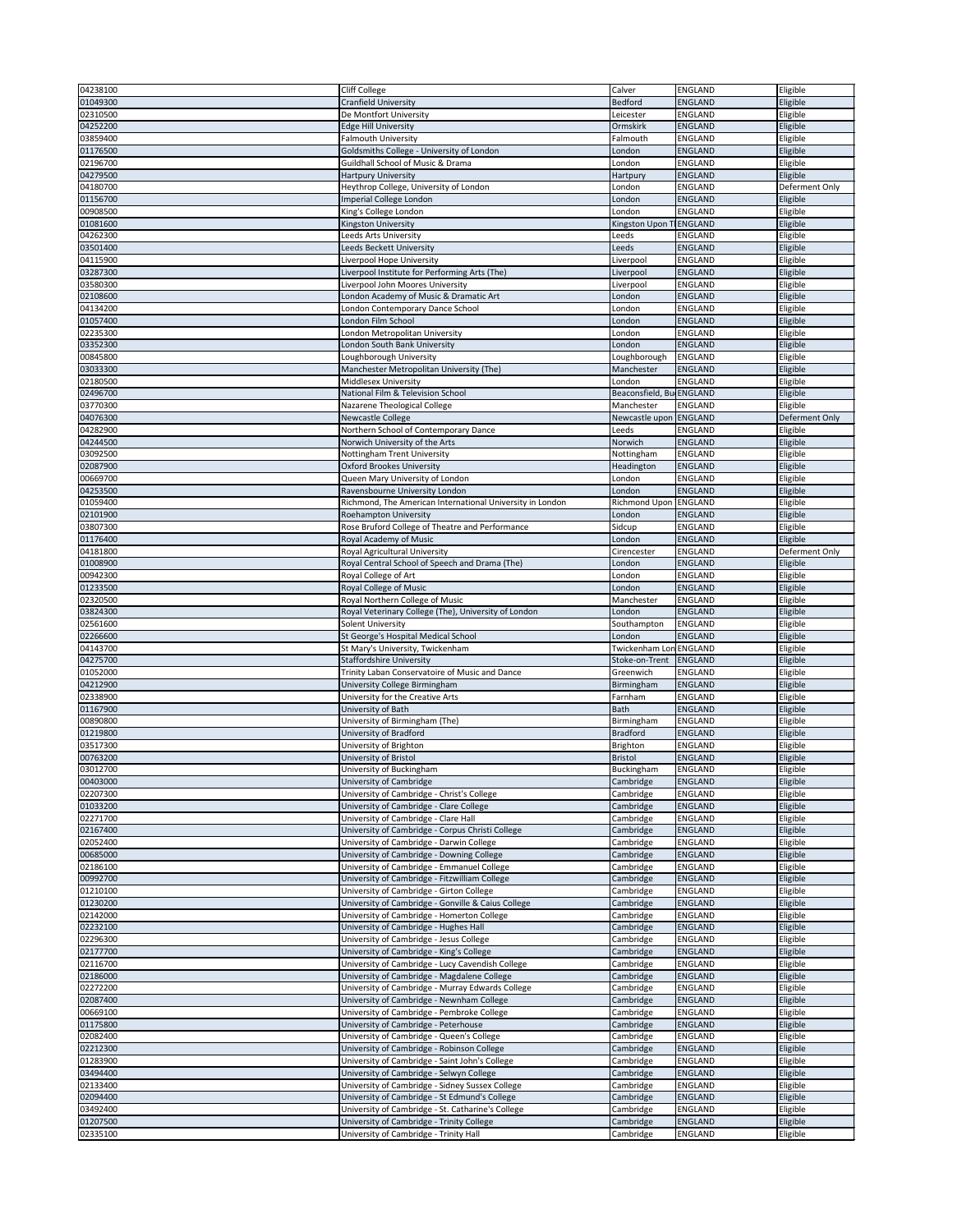| 02083400 | University of Cambridge - Wolfson College                             | Cambridge              | ENGLAND        | Eligible |
|----------|-----------------------------------------------------------------------|------------------------|----------------|----------|
| 01019000 |                                                                       |                        | <b>ENGLAND</b> | Eligible |
|          | University of Cambridge Churchill College                             | Cambridge              |                |          |
| 03515300 | University of Central Lancashire                                      | Lancashire             | <b>ENGLAND</b> | Eligible |
| 04170900 | University of Chester                                                 | Chester                | <b>ENGLAND</b> | Eligible |
| 03694300 | University of Chichester                                              | Chichester             | <b>ENGLAND</b> | Eligible |
| 03728300 | University of Derby                                                   | Derby                  | <b>ENGLAND</b> | Eligible |
| 00858700 | University of Durham                                                  | Durham                 | <b>ENGLAND</b> | Eligible |
|          |                                                                       |                        |                |          |
| 01091500 | University of East Anglia                                             | Norwich                | <b>ENGLAND</b> | Eligible |
| 03045000 | University of East London                                             | London                 | <b>ENGLAND</b> | Eligible |
| 00868700 | University of Essex                                                   | Colchester             | <b>ENGLAND</b> | Eligible |
| 00944200 | University of Exeter                                                  | Exeter                 | <b>ENGLAND</b> | Eligible |
| 03619300 | University of Greenwich                                               | London                 | <b>ENGLAND</b> | Eligible |
| 01052500 | University of Hertfordshire                                           | Hatfield               | <b>ENGLAND</b> | Eligible |
| 01297800 | University of Huddersfield (The)                                      | Huddersfield           | <b>ENGLAND</b> | Eligible |
| 00891000 | University of Hull                                                    | Hull                   | <b>ENGLAND</b> | Eligible |
|          |                                                                       |                        |                |          |
| 03029400 | University of Keele                                                   | Keele                  | <b>ENGLAND</b> | Eligible |
| 00866500 | University of Kent                                                    | Canterbury             | <b>ENGLAND</b> | Eligible |
| 00944400 | University of Lancaster                                               | Lancaster              | <b>ENGLAND</b> | Eligible |
| 00669200 | University of Leeds                                                   | Leeds                  | <b>ENGLAND</b> | Eligible |
| 02229100 | University of Leicester                                               | Leicester              | <b>ENGLAND</b> | Eligible |
| 03684400 | University of Lincoln                                                 | Lincoln                | <b>ENGLAND</b> | Eligible |
| 00924900 | University of Liverpool (The)                                         | Liverpool              | <b>ENGLAND</b> | Eligible |
| 02095500 | University of London - London Business School                         | London                 | ENGLAND        | Eligible |
| 00669300 | University of London - London School of Economics & Political Science |                        | <b>ENGLAND</b> |          |
|          |                                                                       | London                 |                | Eligible |
| 02210000 | University of London - London School of Hygiene & Tropical Medicine   | London                 | <b>ENGLAND</b> | Eligible |
| 00908600 | University of London - Royal Holloway                                 | Egham                  | <b>ENGLAND</b> | Eligible |
| 00669600 | University of London - School of Advanced Study                       | London                 | <b>ENGLAND</b> | Eligible |
| 02120000 | University of London - The Courtauld Institute of Art                 | London                 | <b>ENGLAND</b> | Eligible |
| 00669500 | University of London - University College London                      | London                 | <b>ENGLAND</b> | Eligible |
| 00908400 | University of London, Birkbeck                                        | London                 | <b>ENGLAND</b> | Eligible |
| 01213600 | University of Manchester (The)                                        | Manchester             | <b>ENGLAND</b> | Eligible |
| 00846000 |                                                                       | Newcastle upon ENGLAND |                |          |
|          | University of Newcastle upon Tyne                                     |                        |                | Eligible |
| 03029500 | University of Northumbria at Newcastle                                | Newcastle Upon ENGLAND |                | Eligible |
| 00892000 | University of Nottingham                                              | Nottingham             | <b>ENGLAND</b> | Eligible |
| 00839400 | University of Oxford                                                  | Oxford                 | <b>ENGLAND</b> | Eligible |
| 01009000 | University of Oxford - Balliol College                                | Oxford                 | <b>ENGLAND</b> | Eligible |
| 02271900 | University of Oxford - Blackfriars                                    | Oxford                 | <b>ENGLAND</b> | Eligible |
| 01107200 | University of Oxford - Brasenose College                              | Oxford                 | <b>ENGLAND</b> | Eligible |
| 02271800 | University of Oxford - Campion Hall                                   | Oxford                 | <b>ENGLAND</b> | Eligible |
|          |                                                                       |                        |                |          |
| 01107100 | University of Oxford - Christ Church College                          | Oxford                 | <b>ENGLAND</b> | Eligible |
| 01008800 | University of Oxford - Corpus Christi College                         | Oxford                 | <b>ENGLAND</b> | Eligible |
| 01107000 | University of Oxford - Exeter College                                 | Oxford                 | <b>ENGLAND</b> | Eligible |
| 03492300 | University of Oxford - Green Templeton College                        | Oxford                 | <b>ENGLAND</b> | Eligible |
| 03494600 | University of Oxford - Harris Manchester College                      | Oxford                 | <b>ENGLAND</b> | Eligible |
| 01106900 | University of Oxford - Hertford College                               | Oxford                 | <b>ENGLAND</b> | Eligible |
| 01106800 | University of Oxford - Jesus College                                  | Oxford                 | <b>ENGLAND</b> | Eligible |
| 01106700 |                                                                       | Oxford                 | <b>ENGLAND</b> |          |
|          | University of Oxford - Keble College                                  |                        |                | Eligible |
| 01105500 | University of Oxford - Lady Margaret Hall                             | Oxford                 | <b>ENGLAND</b> | Eligible |
| 01276500 | University of Oxford - Linacre College                                | Oxford                 | <b>ENGLAND</b> | Eligible |
| 01106600 | University of Oxford - Lincoln College                                | Oxford                 | <b>ENGLAND</b> | Eligible |
| 01086600 | University of Oxford - Magdalen College                               | Oxford                 | <b>ENGLAND</b> | Eligible |
| 01183800 | University of Oxford - Mansfield College                              | Oxford                 | <b>ENGLAND</b> | Eligible |
| 01106500 | University of Oxford - Merton College                                 | Oxford                 | <b>ENGLAND</b> | Eligible |
| 01106400 | University of Oxford - New College                                    | Oxford                 | <b>ENGLAND</b> | Eligible |
| 01106300 | University of Oxford - Nuffield College                               | Oxford                 | <b>ENGLAND</b> | Eligible |
|          |                                                                       |                        |                |          |
| 01106200 | University of Oxford - Oriel College                                  | Oxford                 | <b>ENGLAND</b> | Eligible |
| 01106100 | University of Oxford - Pembroke College                               | Oxford                 | <b>ENGLAND</b> | Eligible |
| 01106000 | University of Oxford - Queen's College                                | Oxford                 | <b>ENGLAND</b> | Eligible |
| 01220100 | University of Oxford - Regent's Park College                          | Oxford                 | <b>ENGLAND</b> | Eligible |
| 01098000 | University of Oxford - Somerville College                             | Oxford                 | <b>ENGLAND</b> | Eligible |
| 01105400 | University of Oxford - St Anne's College                              | Oxford                 | <b>ENGLAND</b> | Eligible |
| 01105900 | University of Oxford - St Antony's College                            | Oxford                 | <b>ENGLAND</b> | Eligible |
| 03494500 | University of Oxford - St Benet's Hall                                | Oxford                 | <b>ENGLAND</b> | Eligible |
| 00963400 | University of Oxford - St Catherine's College                         | Oxford                 | <b>ENGLAND</b> | Eligible |
|          |                                                                       | Oxford                 |                |          |
| 01105800 | University of Oxford - St Edmund Hall                                 |                        | <b>ENGLAND</b> | Eligible |
| 01105300 | University of Oxford - St Hilda's College                             | Oxford                 | <b>ENGLAND</b> | Eligible |
| 01094200 | University of Oxford - St Hugh's College                              | Oxford                 | <b>ENGLAND</b> | Eligible |
| 01086700 | University of Oxford - St John's College                              | Oxford                 | <b>ENGLAND</b> | Eligible |
| 01008700 | University of Oxford - St Peter's College                             | Oxford                 | <b>ENGLAND</b> | Eligible |
| 01105700 | University of Oxford - Trinity College                                | Oxford                 | <b>ENGLAND</b> | Eligible |
| 01105600 | University of Oxford - University College                             | Oxford                 | <b>ENGLAND</b> | Eligible |
| 01099900 | University of Oxford - Wadham College                                 | Oxford                 | <b>ENGLAND</b> | Eligible |
|          |                                                                       |                        |                |          |
| 01227500 | University of Oxford - Wolfson College                                | Oxford                 | <b>ENGLAND</b> | Eligible |
| 01078900 | University of Oxford - Worcester College                              | Oxford                 | <b>ENGLAND</b> | Eligible |
| 02183500 | University of Oxford - Wycliffe Hall                                  | Oxford                 | <b>ENGLAND</b> | Eligible |
| 04227300 | University of Oxford-St. Stephen's House                              | Oxford                 | <b>ENGLAND</b> | Eligible |
| 02352100 | University of Plymouth                                                | Plymouth               | <b>ENGLAND</b> | Eligible |
| 02115900 | University of Portsmouth                                              | Portsmouth             | <b>ENGLAND</b> | Eligible |
| 01014300 | University of Reading                                                 | Reading                | <b>ENGLAND</b> | Eligible |
| 00900600 | University of Salford (The)                                           | Salford                | <b>ENGLAND</b> | Eligible |
|          |                                                                       |                        |                |          |
| 00839800 | University of Sheffield (The)                                         | Sheffield              | <b>ENGLAND</b> | Eligible |
| 00839900 | University of Southampton                                             | Southampton            | <b>ENGLAND</b> | Eligible |
| 03507300 | University of Sunderland                                              | Sunderland             | <b>ENGLAND</b> | Eligible |
| 00986000 | University of Surrey                                                  | Guildford              | <b>ENGLAND</b> | Eligible |
| 00669900 | University of Sussex                                                  | Brighton               | <b>ENGLAND</b> | Eligible |
| 03473300 | University of the Arts London                                         | London                 | <b>ENGLAND</b> | Eligible |
| 02194800 | University of the West of England, Bristol                            | <b>Bristol</b>         | <b>ENGLAND</b> | Eligible |
|          |                                                                       |                        |                |          |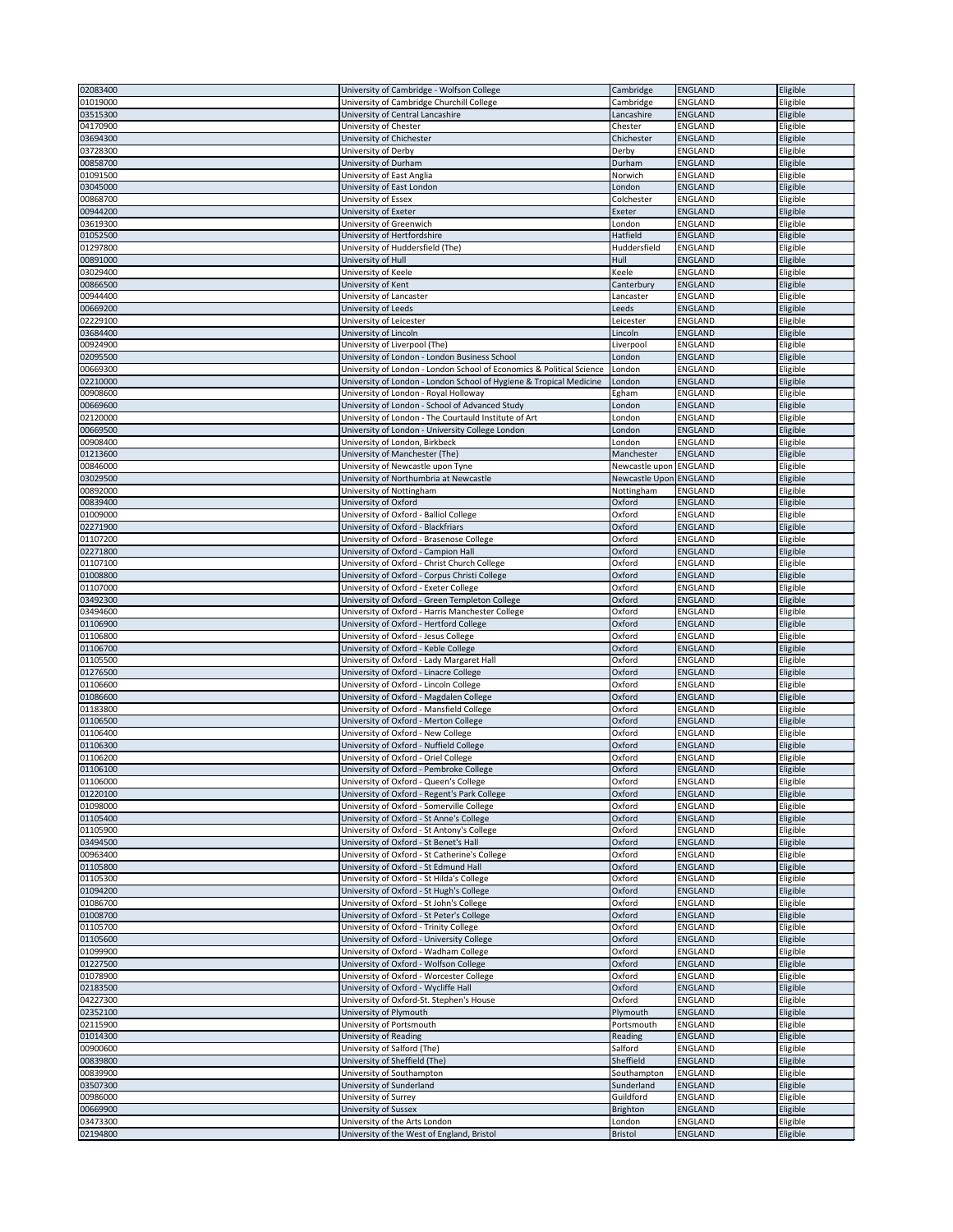| 00838000             | University of Warwick                                                          | Coventry                      | ENGLAND                   | Eligible                         |
|----------------------|--------------------------------------------------------------------------------|-------------------------------|---------------------------|----------------------------------|
|                      |                                                                                |                               |                           |                                  |
| 03945300             | University of West London (The)                                                | Ealing                        | <b>ENGLAND</b>            | Eligible                         |
| 02195100             | University of Westminster                                                      | London                        | <b>ENGLAND</b>            | Eligible                         |
| 02149700             | University of Winchester (The)                                                 | Winchester                    | ENGLAND                   | Eligible                         |
| 03085100             | University of Wolverhampton                                                    | Wolverhampton ENGLAND         |                           | Eligible                         |
|                      |                                                                                |                               |                           |                                  |
| 04128600             | University of Worcester                                                        | Worcester                     | ENGLAND                   | Eligible                         |
| 00670000             | University of York                                                             | York                          | <b>ENGLAND</b>            | Eligible                         |
| 04032300             | York St John University                                                        | York                          | <b>ENGLAND</b>            | Eligible                         |
| 01123000             | Sibelius Academy                                                               | Helsinki                      | <b>FINLAND</b>            | Deferment Only                   |
|                      |                                                                                |                               |                           |                                  |
| 03085000             | University of Turku (Turun yliopisto)                                          | Turku                         | <b>FINLAND</b>            | Deferment Only                   |
| 04278200             | American Business School of Paris                                              | Paris                         | <b>FRANCE</b>             | Deferment Only                   |
| 03816400             | American Graduate School in Paris                                              | Paris                         | <b>FRANCE</b>             | Eligible                         |
| 00788100             | American University of Paris                                                   | Paris                         | <b>FRANCE</b>             | Eligible                         |
|                      | Ecole des Hautes Etudes Commerciales                                           |                               | FRANCE                    | Eligible                         |
| 02293400             |                                                                                | Jouy-En-Josas                 |                           |                                  |
| 04116300             | <b>EDHEC Business School</b>                                                   | Roubaix Cedex 1 FRANCE        |                           | Eligible                         |
| 03095900             | <b>ESSEC Business School</b>                                                   | Cergy-Pontoise <b>GFRANCE</b> |                           | Eligible                         |
| 03594300             | Grenoble Ecole de Management                                                   | Grenoble                      | <b>FRANCE</b>             | Eligible                         |
| 04159800             | <b>Groupe ESC Rennes</b>                                                       | Rennes                        | <b>FRANCE</b>             | Eligible                         |
|                      | <b>INSEAD</b>                                                                  |                               |                           |                                  |
| 01047200             |                                                                                | Fontainebleau                 | FRANCE                    | Eligible                         |
| 03820300             | Institut d'Economie Scientifique et de Gestion                                 | Lille                         | <b>FRANCE</b>             | Deferment Only                   |
| 01059900             | Institut D'Etudes Politiques De Paris                                          | Paris                         | <b>FRANCE</b>             | Eligible                         |
| 03897400             | <b>International Space University</b>                                          | Illkirch-Graffenst FRANCE     |                           | Eligible                         |
| 03682300             | Kedge Business School                                                          | Talence                       | <b>FRANCE</b>             | Deferment Only                   |
|                      |                                                                                |                               |                           |                                  |
| 02354800             | Universite Paris 1 Panthéon-Sorbonne                                           | 75231 Paris Cede FRANCE       |                           | Deferment Only                   |
| 04266200             | Universite Toulouse 1 Capitole                                                 | Toulouse                      | <b>FRANCE</b>             | Deferment Only                   |
| 03043800             | Akademie der Bildenden Künste München                                          | Munchen                       | GERMANY                   | Deferment Only                   |
| 03056900             | Akademie der Bildenden Künste Nürnberg                                         | Nurnberg                      | <b>GERMANY</b>            | Deferment Only                   |
|                      |                                                                                |                               |                           |                                  |
| 02147900             | Albert-Ludwigs-Universitat Freiburg im Breisgau                                | Freiburg/Breisga GERMANY      |                           | Deferment Only                   |
| 03037800             | Alice Salomon Hochschule Berlin                                                | <b>Berlin</b>                 | <b>GERMANY</b>            | Deferment Only                   |
| 03056700             | Augustana-Hochschule Neuendettelsau                                            | Neuendettelsau                | <b>GERMANY</b>            | Deferment Only                   |
| 03119300             | <b>Bauhaus Universitat Weimar</b>                                              | Weimar                        | GERMANY                   | Deferment Only                   |
| 03050300             | Bergische Universität Wuppertal                                                |                               | <b>GERMANY</b>            | Deferment Only                   |
|                      |                                                                                | Wuppertal                     |                           |                                  |
| 03054500             | Beuth Hochschule für Technik Berlin                                            | <b>Berlin</b>                 | <b>GERMANY</b>            | Deferment Only                   |
| 03311900             | Brandenburgische Technische Universitat Cottbus-Senftenberg                    | Cottbus                       | <b>GERMANY</b>            | Deferment Only                   |
| 04009900             | Bucerius Law School - Hochschule fur Rechtswissenschaft                        | Hamburg                       | <b>GERMANY</b>            | Deferment Only                   |
| 03117700             | Burg Giebichenstein Kunsthochschule Halle                                      | Halle                         | <b>GERMANY</b>            | Deferment Only                   |
|                      |                                                                                |                               |                           |                                  |
| 03046500             | Carl von Ossietzky Universitat Oldenburg                                       | Oldenburg                     | <b>GERMANY</b>            | Deferment Only                   |
| 02238900             | Christian Albrechts Universitat zu Kiel                                        | Kiel                          | <b>GERMANY</b>            | Deferment Only                   |
| 03048800             | Deutsche Hochschule fur Verwaltungswissenschaften Speyer                       | Speyer                        | <b>GERMANY</b>            | Deferment Only                   |
| 01225100             | Deutsche Sporthochschule Koln                                                  | Koln                          | <b>GERMANY</b>            | Deferment Only                   |
|                      |                                                                                |                               |                           |                                  |
| 04196200             | Duale Hochschule Baden-Württemberg                                             | Stuttgart                     | <b>GERMANY</b>            | Deferment Only                   |
| 03049300             | Eberhard-Karls-Universitat-Tubingen                                            | Tubingen                      | <b>GERMANY</b>            | Deferment Only                   |
| 04015700             | EBS Universität für Wirtschaft und Recht                                       | Wiesbaden                     | <b>GERMANY</b>            | Deferment Only                   |
| 03117900             | Ernst-Abbe-Hochschule Jena-University of Applied Sciences                      | Jena                          | <b>GERMANY</b>            | Deferment Only                   |
|                      |                                                                                |                               |                           |                                  |
| 03086100             | Ernst-Moritz-Arndt Universitat Greifswald                                      | Greifswald                    | <b>GERMANY</b>            | Deferment Only                   |
| 04176500             | ESMT European School of Management and Technology GmbH                         | <b>Berlin</b>                 | <b>GERMANY</b>            | Eligible                         |
| 03041900             | Europa-Universität Flensburg                                                   | Flensburg                     | <b>GERMANY</b>            | Deferment Only                   |
|                      |                                                                                | Frankfurt(Oder) GERMANY       |                           | Deferment Only                   |
|                      |                                                                                |                               |                           |                                  |
| 03121700             | Europa-Universitat Viadrina Frankfurt(Oder)                                    |                               |                           |                                  |
| 03040700             | Evangelische Fachhochschule Darmstadt                                          | Darmstadt                     | <b>GERMANY</b>            | Deferment Only                   |
| 03055000             | Evangelische Fachhochschule Rheinland-Westfalen Lippe                          | <b>Bochum</b>                 | <b>GERMANY</b>            | Deferment Only                   |
| 03054700             | Evangelische Hochschule Berlin                                                 | <b>Berlin</b>                 | <b>GERMANY</b>            | Deferment Only                   |
|                      |                                                                                |                               |                           |                                  |
| 03053800             | Evangelische Hochschule Freiburg, staatlich anerkannte Hochschule der Freiburg |                               | <b>GERMANY</b>            | Deferment Only                   |
| 03046000             | Evangelische Hochschule für soziale Arbeit und Diakonie                        | Hamburg                       | GERMANY                   | Deferment Only                   |
| 04016400             | Evangelische Hochschule Ludwigsburg, Hochschule für Soziale Arbeit, D          | Ludwigsburg                   | <b>GERMANY</b>            | Deferment Only                   |
| 03044300             | Evangelische Hochschule Nurnberg                                               | Nurnberg                      | <b>GERMANY</b>            | Deferment Only                   |
| 03037000             | <b>Fachhochschule Aachen</b>                                                   | Aachen                        | <b>GERMANY</b>            | Deferment Only                   |
|                      |                                                                                |                               |                           |                                  |
| 03054900             | Fachhochschule Bielefeld                                                       | <b>Bielfeld</b>               | <b>GERMANY</b>            | Deferment Only                   |
| 03041000             | Fachhochschule Dortmund                                                        | Dortmund                      | <b>GERMANY</b>            | Deferment Only                   |
| 03117600             | Fachhochschule Erfurt                                                          | Erfurt                        | <b>GERMANY</b>            | Deferment Only                   |
| 03048400             | Fachhochschule Kiel                                                            | Kiel                          | <b>GERMANY</b>            | Deferment Only                   |
| 03056100             | Fachhochschule Lubeck                                                          | Lubeck                        | <b>GERMANY</b>            | Deferment Only                   |
|                      |                                                                                |                               |                           |                                  |
| 03044200             | Fachhochschule Munster                                                         | Munster                       | GERMANY                   | Deferment Only                   |
| 03118700             | Fachhochschule Potsdam                                                         | Potsdam                       | GERMANY                   | Deferment Only                   |
| 03119100             | Fachhochschule Stralsund                                                       | Stralsund                     | <b>GERMANY</b>            | Deferment Only                   |
| 03060100             | Fachhochschule Südwestfalen                                                    | Iserlohn                      | <b>GERMANY</b>            | Deferment Only                   |
| 03117800             | Fachhochschule Westkuste Hochschule für Wirtschaft und Technik                 | Heide                         | <b>GERMANY</b>            | Deferment Only                   |
|                      |                                                                                |                               |                           |                                  |
| 03045700             | Fernuniversitat in Hagen                                                       | Hagen                         | <b>GERMANY</b>            | Deferment Only                   |
| 03118800             | Filmuniversität Babelsberg Konrad Wolf                                         | Potsdam                       | <b>GERMANY</b>            | Deferment Only                   |
| 03057300             | Folkwang Universität der Künste                                                | Essen                         | <b>GERMANY</b>            | Deferment Only                   |
| 04015300             | Frankfurt School of Finance & Management gGmbH                                 | Frankfurt am MaGERMANY        |                           | Eligible                         |
| 03058100             | <b>Frankfurt University of Applied Sciences</b>                                | Frankfurt                     | <b>GERMANY</b>            | Deferment Only                   |
|                      |                                                                                |                               |                           |                                  |
| 00949000             | Freie Universitat Berlin                                                       | <b>Berlin</b>                 | <b>GERMANY</b>            | Deferment Only                   |
| 00838100             | Friedrich-Alexander-Universitat Erlangen-Nurnberg                              | Erlangen                      | <b>GERMANY</b>            | Deferment Only                   |
| 03086800             | Friedrich-Schiller-Universitat Jena                                            | Jena                          | <b>GERMANY</b>            | Deferment Only                   |
| 00845500             | Georg-August Universitat Gottingen                                             | Gottingen                     | <b>GERMANY</b>            | Deferment Only                   |
|                      |                                                                                |                               |                           |                                  |
| 02283300             | Goethe-Universität Frankfurt am Main                                           | Frankfurt                     | <b>GERMANY</b>            | Deferment Only                   |
| 03044900             | Gottfried Wilhelm Leibniz Universität Hannover                                 | Hannover                      | <b>GERMANY</b>            | Deferment Only                   |
| 01084000             | Heinrich-Heine-Universitat Dusseldorf                                          | <b>Dusseldorf</b>             | <b>GERMANY</b>            | Deferment Only                   |
| 03058900             | Helmut-Schmidt-Universität/Universität der Bundeswehr Hamburg                  | <b>Hamburg</b>                | <b>GERMANY</b>            | Deferment Only                   |
| 04128700             | Hertie School                                                                  | <b>Berlin</b>                 | <b>GERMANY</b>            |                                  |
|                      |                                                                                |                               |                           | Eligible                         |
| 03818300             | HHL Leipzig Graduate School of Management                                      | Leipzig                       | <b>GERMANY</b>            | Eligible                         |
| 03056200             | Hochschule Mannheim                                                            | Mannheim                      | <b>GERMANY</b>            | Deferment Only                   |
| 03037100             | Hochschule Aalen - Technik und Wirtschaft                                      | Aalen                         | <b>GERMANY</b>            | Deferment Only                   |
| 03048700             | Hochschule Albstadt-Sigmaringen                                                | Sigmaringen                   | <b>GERMANY</b>            | Deferment Only                   |
|                      |                                                                                |                               |                           |                                  |
| 03118200             | Hochschule Anhalt                                                              | Kothen                        | <b>GERMANY</b>            | Deferment Only                   |
| 03054800<br>03039200 | Hochschule Biberach<br>Hochschule Bochum - University of Applied Sciences      | Biberach<br>Bochum            | <b>GERMANY</b><br>GERMANY | Deferment Only<br>Deferment Only |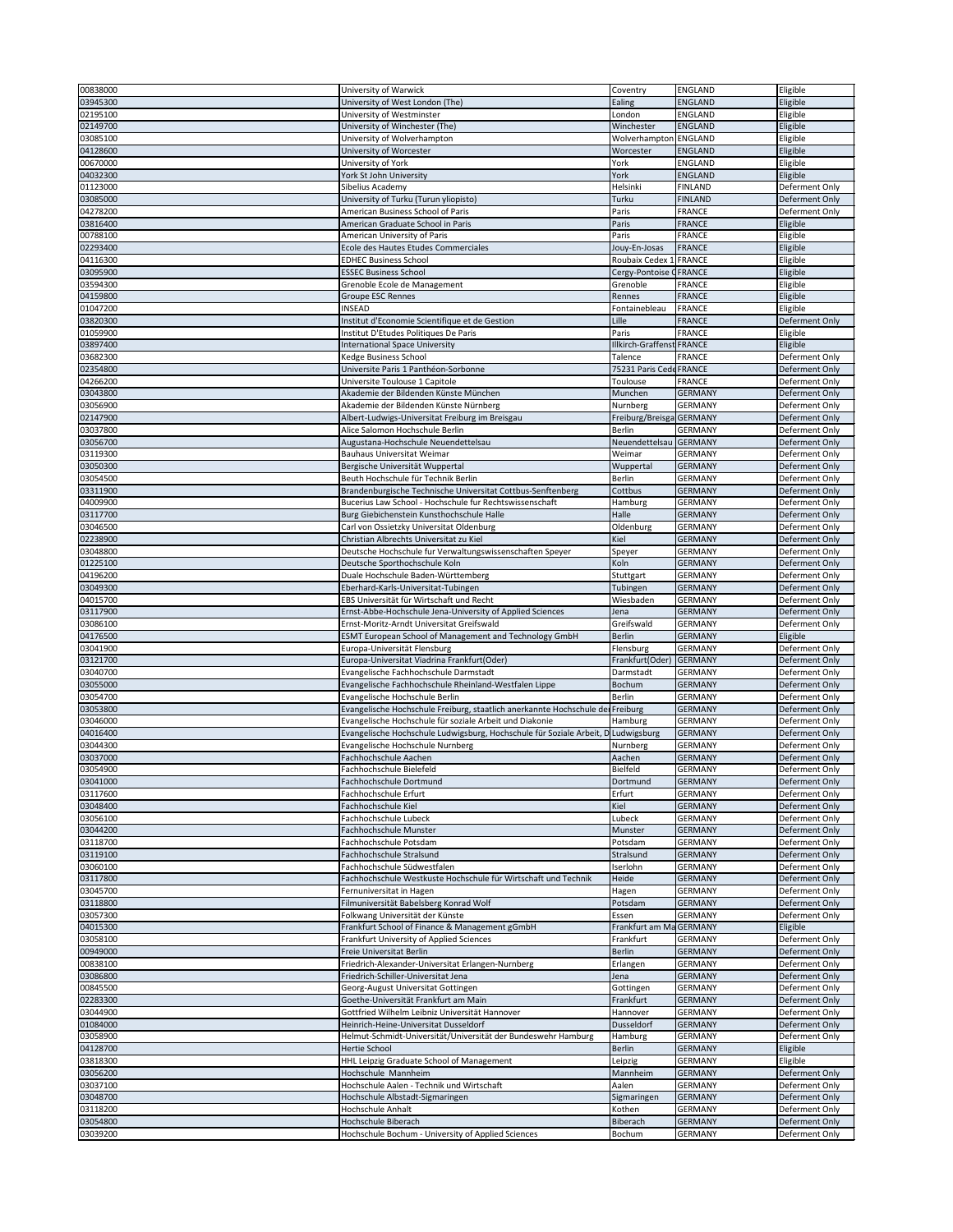| 03312800 | Hochschule Bonn-Rhein-Sieg, University of Applied Sciences                       | Sankt Augustin         | GERMANY        | Deferment Only        |
|----------|----------------------------------------------------------------------------------|------------------------|----------------|-----------------------|
|          |                                                                                  |                        |                |                       |
| 03050000 | Hochschule Braunschweig/Wolfenbüttel, Ostfalia                                   | Wolfenbuttel           | <b>GERMANY</b> | Deferment Only        |
| 03055200 | <b>Hochschule Bremen</b>                                                         | <b>Bremen</b>          | <b>GERMANY</b> | Deferment Only        |
| 03055300 | Hochschule Bremerhaven                                                           | Bremerhaven            | GERMANY        | Deferment Only        |
| 03039800 | Hochschule Darmstadt                                                             | Darmstadt              | <b>GERMANY</b> | Deferment Only        |
|          |                                                                                  |                        |                |                       |
| 03313000 | Hochschule der Bildenden Kunste Saar                                             | Saarbrucken            | <b>GERMANY</b> | Deferment Only        |
| 03049000 | Hochschule der Medien Stuttgart                                                  | Stuttgart              | <b>GERMANY</b> | Deferment Only        |
| 03041100 | Hochschule Dusseldorf                                                            | Dusseldorf             | <b>GERMANY</b> | Deferment Only        |
| 03057400 | Hochschule Emden/Leer                                                            | Emden                  | <b>GERMANY</b> | Deferment Only        |
|          |                                                                                  |                        |                |                       |
| 03057600 | Hochschule Esslingen                                                             | Esslingen              | <b>GERMANY</b> | Deferment Only        |
| 03043400 | Hochschule Fulda - University of Applied Sciences                                | Fulda                  | <b>GERMANY</b> | Deferment Only        |
| 03047700 | Hochschule für angewandte Wissenschaft und Kunst, Hochschule Hilde: Hildesheim   |                        | <b>GERMANY</b> | Deferment Only        |
|          |                                                                                  |                        |                |                       |
| 03037300 | Hochschule für angewandte Wissenschaften - Fachhochschule Augsbur Augsburg       |                        | <b>GERMANY</b> | Deferment Only        |
| 03311400 | Hochschule für angewandte Wissenschaften - Fachhochschule Ansbach Ansbach        |                        | <b>GERMANY</b> | Deferment Only        |
| 04015500 | Hochschule für angewandte Wissenschaften - Fachhochschule Aschaffe Aschaffenburg |                        | <b>GERMANY</b> | Deferment Only        |
| 03058200 | Hochschule für angewandte Wissenschaften - Fachhochschule Rosenhe Rosenheim      |                        | <b>GERMANY</b> | Deferment Only        |
|          |                                                                                  |                        |                |                       |
| 03058500 | Hochschule für angewandte Wissenschaften - Fachhochschule Weihens Freising       |                        | <b>GERMANY</b> | Deferment Only        |
| 03055400 | Hochschule für angewandte Wissenschaften Coburg                                  | Coburg                 | <b>GERMANY</b> | Deferment Only        |
| 03060200 | Hochschule für angewandte Wissenschaften Fachhochschule Würzburg Wurzburg        |                        | <b>GERMANY</b> | Deferment Only        |
| 02303000 | Hochschule fur Angewandte Wissenschaften Hamburg                                 |                        | <b>GERMANY</b> | Deferment Only        |
|          |                                                                                  | Hamburg                |                |                       |
| 03312200 | Hochschule für Angewandte Wissenschaften Hof                                     | Hof                    | <b>GERMANY</b> | Deferment Only        |
| 03048300 | Hochschule für angewandte Wissenschaften Kempten                                 | Kempten                | <b>GERMANY</b> | Deferment Only        |
| 03043600 | Hochschule für angewandte Wissenschaften München                                 | Munchen                | <b>GERMANY</b> | Deferment Only        |
|          |                                                                                  |                        |                |                       |
| 04017800 | Hochschule für angewandte Wissenschaften Neu-Ulm                                 | Neu-Ulm                | <b>GERMANY</b> | Deferment Only        |
| 03039400 | Hochschule Fur Bildende Kunste Braunschwieg                                      | Braunschweig           | <b>GERMANY</b> | Deferment Only        |
| 04007400 | Hochschule fur Bildende Kunste Dresden                                           | Dresden                | <b>GERMANY</b> | Deferment Only        |
|          |                                                                                  |                        |                |                       |
| 03044600 | Hochschule für Bildende Künste Hamburg                                           | Hamburg                | <b>GERMANY</b> | Deferment Only        |
| 03312900 | Hochschule fur Forstwirtschaft Rottenburg                                        | Rottenburg             | GERMANY        | Deferment Only        |
| 03046300 | Hochschule Fur Gestaltung - Offenbach                                            | Offenbach              | <b>GERMANY</b> | Deferment Only        |
| 03048500 | Hochschule Fur Gestaltung Schwäbisch Gmünd                                       | Schwabisch-GmuGERMANY  |                | Deferment Only        |
|          |                                                                                  |                        |                |                       |
| 04200800 | Hochschule für Gesundheit - University of Applied Sciences                       | Bochum                 | GERMANY        | Deferment Only        |
| 04008000 | Hochschule fur Grafik und Buchkunst Leipzig                                      | Leipzig                | <b>GERMANY</b> | Deferment Only        |
| 04015900 | Hochschule fur Judische Studien Heidelberg                                       | Heidelberg             | <b>GERMANY</b> | Deferment Only        |
|          |                                                                                  |                        |                |                       |
| 03117400 | Hochschule für Künste Bremen                                                     | Bremen                 | <b>GERMANY</b> | Deferment Only        |
| 03312100 | Hochschule fur Musik 'Carl Maria von Weber' Dresden                              | <b>Dresden</b>         | <b>GERMANY</b> | Deferment Only        |
| 03055500 | Hochschule für Musik Detmold                                                     | Detmold                | <b>GERMANY</b> | Deferment Only        |
|          | Hochschule für Musik 'Franz Liszt' Weimar                                        | Weimar                 | <b>GERMANY</b> |                       |
| 03119400 |                                                                                  |                        |                | Deferment Only        |
| 03121300 | Hochschule fur Musik 'Hanns Eisler' Berlin                                       | <b>Berlin</b>          | <b>GERMANY</b> | Deferment Only        |
| 03048200 | Hochschule Fur Musik Karlsruhe                                                   | Karlsruhe              | <b>GERMANY</b> | Deferment Only        |
| 04018300 | Hochschule für Musik Nürnberg                                                    | Nurnberg               | <b>GERMANY</b> | Deferment Only        |
|          |                                                                                  |                        |                |                       |
| 03047400 | Hochschule für Musik Saar                                                        | Saarbrucken            | GERMANY        | <b>Deferment Only</b> |
| 01072300 | Hochschule für Musik und Darstellende Kunst Frankfurt                            | Frankfurt              | <b>GERMANY</b> | Deferment Only        |
| 03055700 | Hochschule für Musik und Tanz Köln                                               | Koln                   | <b>GERMANY</b> | Deferment Only        |
|          |                                                                                  | Leipzig                | <b>GERMANY</b> | Deferment Only        |
|          | Hochschule fur Musik und Theater 'Felix Mendelssohn Bartholdy' Leipzi            |                        |                |                       |
| 03122100 |                                                                                  |                        |                |                       |
| 03044700 | Hochschule Fur Musik Und Theater Hamburg                                         | Hamburg                | <b>GERMANY</b> | Deferment Only        |
|          |                                                                                  |                        |                |                       |
| 03044000 | Hochschule Fur Musik und Theater Munchen                                         | Munchen                | <b>GERMANY</b> | Deferment Only        |
| 04009800 | Hochschule fur Musik und Theater Rostock                                         | Rostock                | <b>GERMANY</b> | Deferment Only        |
| 03050200 | Hochschule Fur Musik Wurzburg                                                    | Wurzburg               | GERMANY        | Deferment Only        |
| 03059200 | Hochschule für Musik, Theater und Medien Hannover                                | Hannover               | <b>GERMANY</b> | Deferment Only        |
|          |                                                                                  |                        |                |                       |
| 03121600 | Hochschule für Nachhaltige Entwicklung Eberswalde                                | Eberswalde             | <b>GERMANY</b> | Deferment Only        |
| 03056300 | Hochschule Fur Philosophie                                                       | Munchen                | <b>GERMANY</b> | Deferment Only        |
| 03311600 | Hochschule für Schauspielkunst 'Ernst Busch'                                     | <b>Berlin</b>          | <b>GERMANY</b> | Deferment Only        |
| 03058800 | Hochschule Fur Technik- Stuttgart                                                | Stuttgart              | <b>GERMANY</b> | <b>Deferment Only</b> |
|          |                                                                                  |                        |                |                       |
| 03117200 | Hochschule für Technik und Wirtschaft Berlin                                     | <b>Berlin</b>          | <b>GERMANY</b> | Deferment Only        |
| 03047300 | Hochschule für Technik und Wirtschaft des Saarlandes                             | Saarbrucken            | GERMANY        | Deferment Only        |
| 03121500 | Hochschule fur Technik und Wirtschaft Dresden (FH)                               | Dresden                | <b>GERMANY</b> | Deferment Only        |
| 03122000 | Hochschule fur Technik, Wirtschaft und Kultur Leipzig                            | Leipzig                | <b>GERMANY</b> | Deferment Only        |
|          |                                                                                  |                        |                |                       |
| 03046400 | Hochschule für Technik, Wirtschaft und Medien Offenburg                          | Offenburg              | <b>GERMANY</b> | Deferment Only        |
| 03054600 | Hochschule für Wirtschaft und Recht Berlin                                       | <b>Berlin</b>          | <b>GERMANY</b> | Deferment Only        |
| 03044400 | Hochschule für Wirtschaft und Umwelt - Nürtingen-Geislingen                      | Nürtingen              | <b>GERMANY</b> | Deferment Only        |
| 03043500 | Hochschule Furtwangen - Informatik, Technik, Wirtschaft, Medien                  | Furtwangen             | <b>GERMANY</b> | Deferment Only        |
|          |                                                                                  |                        |                |                       |
| 04198200 | Hochschule Hamm-Lippstadt                                                        | Hamm                   | <b>GERMANY</b> | Deferment Only        |
| 03045100 | Hochschule Hannover                                                              | Hannover               | GERMANY        | Deferment Only        |
| 03122300 | Hochschule Harz, Hochschule für angewandte Wissenschaften (FH)                   | Wernigerode            | <b>GERMANY</b> | Deferment Only        |
| 03047600 | Hochschule Heilbronn, Technik, Wirtschaft, Informatik                            | Heilbronn              | <b>GERMANY</b> | Deferment Only        |
|          |                                                                                  |                        |                |                       |
| 03312400 | Hochschule Kaiserslautern (University of Applied Sciences)                       | Kaiserslautern         | <b>GERMANY</b> | Deferment Only        |
| 03048000 | Hochschule Karlsruhe - Technik und Wirtschaft                                    | Karlsruhe              | <b>GERMANY</b> | Deferment Only        |
| 03312500 | Hochschule Koblenz                                                               | Koblenz                | <b>GERMANY</b> | Deferment Only        |
| 03037700 | Hochschule Konstanz Technik, Wirtschaft und Gestaltung                           | Konstanz               | <b>GERMANY</b> | Deferment Only        |
|          |                                                                                  |                        |                |                       |
| 03055900 | Hochschule Landshut-Hochschule für angewandte Wissenschaften                     | Landshut               | <b>GERMANY</b> | Deferment Only        |
| 03312600 | Hochschule Ludwigshafen am Rhein                                                 | Ludwigshafen           | <b>GERMANY</b> | Deferment Only        |
| 03122200 | Hochschule Magdeburg-Stendal                                                     | Magdeburg              | <b>GERMANY</b> | Deferment Only        |
|          | Hochschule Mainz                                                                 | Mainz                  | <b>GERMANY</b> |                       |
| 03312700 |                                                                                  |                        |                | Deferment Only        |
| 03118400 | <b>Hochschule Merseburg</b>                                                      | Merseburg              | <b>GERMANY</b> | Deferment Only        |
| 03118500 | Hochschule Mittweida, University of Applied Sciences                             | Mittweida              | <b>GERMANY</b> | Deferment Only        |
| 03118600 | Hochschule Neubrandenburg - University of Applied Sciences                       | Neubrandenburg GERMANY |                | Deferment Only        |
|          |                                                                                  |                        |                |                       |
| 03037900 | Hochschule Niederrhein                                                           | Krefeld                | GERMANY        | Deferment Only        |
| 04018600 | Hochschule Nordhausen                                                            | Nordhausen             | <b>GERMANY</b> | Deferment Only        |
| 03057500 | Hochschule Osnabrück                                                             | Osnabruck              | <b>GERMANY</b> | Deferment Only        |
|          |                                                                                  |                        |                |                       |
| 03038100 | Hochschule Ostwestfalen-Lippe                                                    | Lemgo                  | <b>GERMANY</b> | Deferment Only        |
| 03046800 | Hochschule Pforzheim - Gestaltung, Technik, Wirtschaft und Recht                 | Pforzheim              | <b>GERMANY</b> | Deferment Only        |
| 03049700 | Hochschule Ravensburg-Weingarten                                                 | Weingarten             | GERMANY        | Deferment Only        |
|          |                                                                                  |                        | <b>GERMANY</b> |                       |
| 03047100 | Hochschule Reutlingen, Hochschule für Technik- Wirtschaft-Informatik Reutlingen  |                        |                | Deferment Only        |
| 03049800 | Hochschule RheinMain, RheinMain University of Applied Sciences Wies Wiesbaden    |                        | <b>GERMANY</b> | Deferment Only        |
| 04196600 | Hochschule Rhein-Waal - University of Applied Sciences                           | Kleve                  | <b>GERMANY</b> | Deferment Only        |
| 04196500 | Hochschule Ruhr West- University of Applied Sciences                             | Mülheim                | <b>GERMANY</b> | Deferment Only        |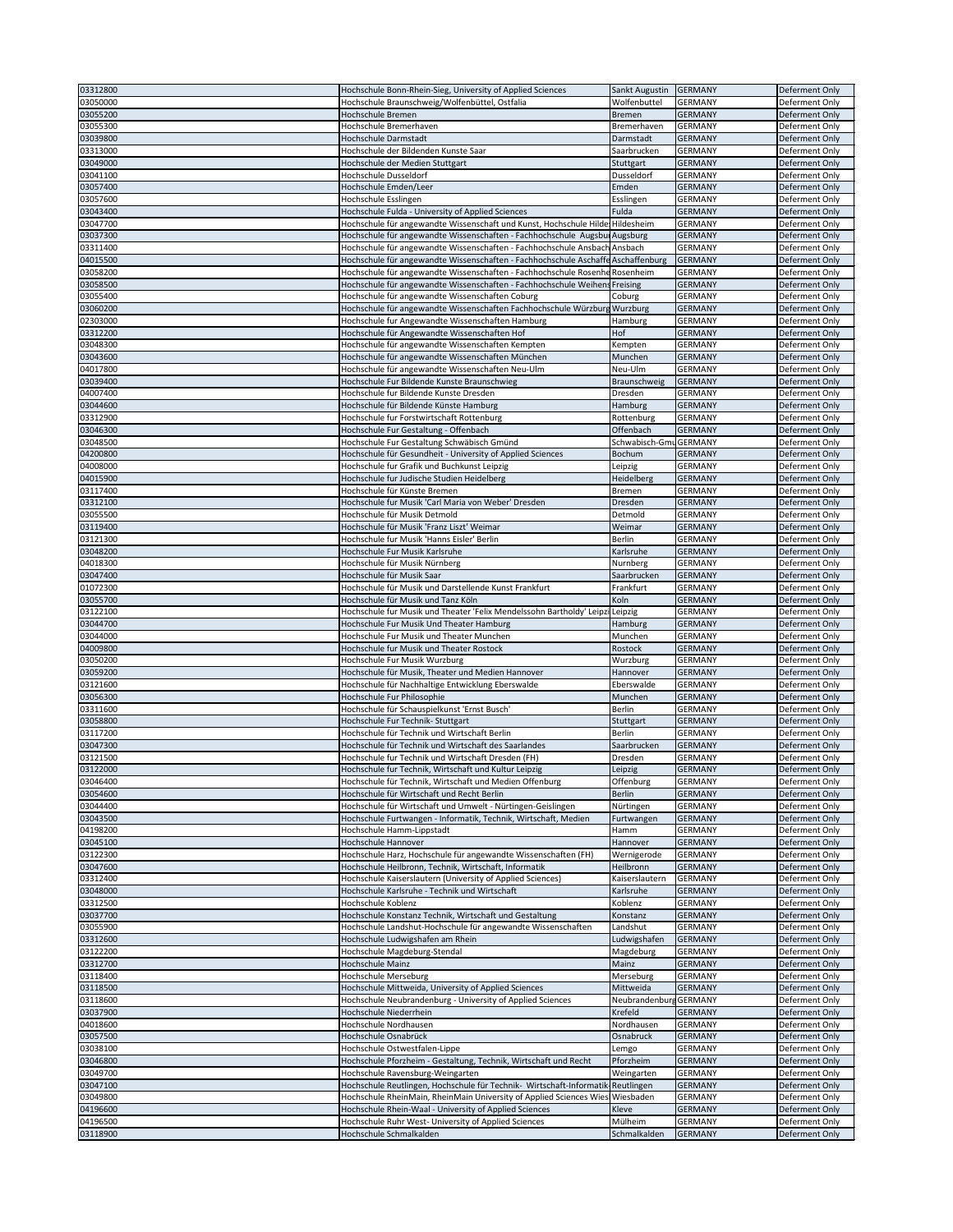| 03313100             | Hochschule Trier - Trier University of Applied Sciences                         | Trier                      | <b>GERMANY</b>                   | Deferment Only                   |
|----------------------|---------------------------------------------------------------------------------|----------------------------|----------------------------------|----------------------------------|
|                      |                                                                                 |                            |                                  |                                  |
| 03049400             | Hochschule Ulm Technik, Informatik und Medien                                   | Ulm                        | <b>GERMANY</b>                   | Deferment Only                   |
| 03313300             | Hochschule Wismar - University of Applied Sciences: Technology, Busin           | Wismar                     | <b>GERMANY</b>                   | Deferment Only                   |
|                      |                                                                                 |                            |                                  |                                  |
| 03313400             | Hochschule Worms, University of Applied Sciences                                | Worms                      | <b>GERMANY</b>                   | Deferment Only                   |
| 03313500             | Hochschule Zittau/Gorlitz                                                       | Zittau                     | <b>GERMANY</b>                   | Deferment Only                   |
| 03042000             | Hoschschule Flensburg <sup>2</sup>                                              | Flensburg                  | <b>GERMANY</b>                   | Deferment Only                   |
|                      |                                                                                 |                            |                                  |                                  |
| 03085900             | Humboldt-Universitat Zu Berlin                                                  | <b>Berlin</b>              | <b>GERMANY</b>                   | Deferment Only                   |
| 04010600             | Jacobs University Bremen                                                        | <b>Bremen</b>              | <b>GERMANY</b>                   | Deferment Only                   |
| 04195800             | Jade Hochschule Wilhelmshaven/Oldenburg/Elsfleth                                | Wilhelmshaven              | <b>GERMANY</b>                   | Deferment Only                   |
| 01059800             |                                                                                 |                            |                                  |                                  |
|                      | Johannnes Gutenberg-Universität Mainz                                           | Mainz                      | <b>GERMANY</b>                   | Deferment Only                   |
| 00942700             | Julius-Maximilians-Universität Würzburg                                         | Wurzburg                   | <b>GERMANY</b>                   | Deferment Only                   |
| 03045500             | Justus Liebig Universitat Gieben                                                | Giessen                    | <b>GERMANY</b>                   | Deferment Only                   |
| 01079600             | Karlsruher Institut für Technologie                                             | Karlsruhe                  | <b>GERMANY</b>                   | Deferment Only                   |
|                      |                                                                                 |                            |                                  |                                  |
| 03040300             | Katholische Fachhochschule Mainz                                                | Mainz                      | <b>GERMANY</b>                   | Deferment Only                   |
| 03042300             | Katholische Hochschule Freiburg, staatlich anerkannte Hochschule - Cat Freiburg |                            | <b>GERMANY</b>                   | Deferment Only                   |
| 04008600             | Katholische Hochschule für Sozialwesen Berlin (KHSB) - Staatlich anerk   Berlin |                            | <b>GERMANY</b>                   | Deferment Only                   |
| 03037400             | Katholische Hochschule Nordrhein-Westfalen - Catholic University of AdKoln      |                            | <b>GERMANY</b>                   | Deferment Only                   |
|                      |                                                                                 |                            |                                  |                                  |
| 03043700             | Katholische Stiftungsfachhochschule München                                     | Munchen                    | <b>GERMANY</b>                   | Deferment Only                   |
| 03041300             | Katholische Universität Eichstätt - Ingolstadt                                  | Eichstatt                  | <b>GERMANY</b>                   | Deferment Only                   |
| 03060300             | Kirchliche Hochschule Wuppertal/Bethel - - (Hochschule für Kirche und Wuppertal |                            | <b>GERMANY</b>                   | Deferment Only                   |
| 03055600             | Kunstakademie Düsseldorf                                                        | Dusseldorf                 | <b>GERMANY</b>                   | Deferment Only                   |
|                      |                                                                                 |                            |                                  |                                  |
| 03056500             | Kunstakademie Munster Hochschule fur Bildende Kunste                            | Munster                    | <b>GERMANY</b>                   | Deferment Only                   |
| 03118100             | Kunsthochschule fur Medien Koln                                                 | Koln                       | <b>GERMANY</b>                   | Deferment Only                   |
| 03039100             | Leuphana Universität Lüneburg                                                   | Luneburg                   | <b>GERMANY</b>                   | Deferment Only                   |
|                      |                                                                                 |                            |                                  |                                  |
| 00839200             | Ludwig-Maximilians-Universitat Munchen                                          | Munchen                    | <b>GERMANY</b>                   | Deferment Only                   |
| 03057200             | Lutherische Theologische - Hochschule Oberursel                                 | Oberursel                  | <b>GERMANY</b>                   | Deferment Only                   |
| 03086200             | Martin-Luther-Universitat Halle-Wittenberg                                      | Halle                      | <b>GERMANY</b>                   | Deferment Only                   |
| 03044800             | Medizinische Hochschule Hannover                                                | Hannover                   | <b>GERMANY</b>                   | Deferment Only                   |
|                      |                                                                                 |                            |                                  |                                  |
| 03038900             | Musikhochschule Lübeck                                                          | Lubeck                     | <b>GERMANY</b>                   | Deferment Only                   |
| 04010300             | Muthesius Kunsthochschule                                                       | Kiel                       | <b>GERMANY</b>                   | Deferment Only                   |
| 03311300             | Ostbayeriche Technische Hochschule Amber-Weiden                                 | Amberg                     | GERMANY                          | Deferment Only                   |
|                      |                                                                                 |                            |                                  |                                  |
| 03047000             | Ostbayerische Technische Hochschule Regensburg                                  | Regensburg                 | GERMANY                          | Deferment Only                   |
| 02493200             | Otto-Friedrich-Universitat Bamberg                                              | Bamberg                    | <b>GERMANY</b>                   | Deferment Only                   |
| 03118300             | Otto-von-Guericke-Universitat Magdeburg                                         | Magdeburg                  | <b>GERMANY</b>                   | Deferment Only                   |
| 03042200             | Pädagogische Hochschule Freiburg                                                | Freiburg/Breisga GERMANY   |                                  | Deferment Only                   |
|                      |                                                                                 |                            |                                  |                                  |
| 03045200             | Padagogische Hochschule Heidelberg                                              | <b>Heidelberg</b>          | <b>GERMANY</b>                   | Deferment Only                   |
| 03047900             | Padagogische Hochschule Karlsruhe                                               | Karlsruhe                  | <b>GERMANY</b>                   | Deferment Only                   |
| 03038300             | Padagogische Hochschule Ludwigsburg                                             | Ludwigsburg                | <b>GERMANY</b>                   | Deferment Only                   |
|                      |                                                                                 |                            |                                  |                                  |
| 03047500             | Padagogische Hochschule Schwabisch-Gmund                                        | Schwabisch-GmuGERMANY      |                                  | Deferment Only                   |
| 03049600             | Padagogische Hochschule- Weingarten                                             | Weingarten                 | <b>GERMANY</b>                   | Deferment Only                   |
| 04007300             | Palucca Schule Dresden - Hochschule fur Tanz                                    | Dresden                    | <b>GERMANY</b>                   | Deferment Only                   |
| 00684100             |                                                                                 | Marburg                    | <b>GERMANY</b>                   | Deferment Only                   |
|                      | Philipps-Universität Marburg                                                    |                            |                                  |                                  |
| 03058300             | Philosophisch-Theologische Hochschule Sankt Georgen Frankfurt am M Frankfurt    |                            | <b>GERMANY</b>                   | Deferment Only                   |
| 03038700             | Rheinische Friedrich-Wilhelms-Universität Bonn                                  | Bonn                       | <b>GERMANY</b>                   | Deferment Only                   |
|                      |                                                                                 |                            |                                  |                                  |
|                      |                                                                                 |                            |                                  |                                  |
| 03037600             | Rheinisch-Westfalische Technische Hochschule Aachen                             | Aachen                     | <b>GERMANY</b>                   | Deferment Only                   |
| 04011600             | Robert-Schumann-Hochschule Dusseldorf                                           | <b>Dusseldorf</b>          | <b>GERMANY</b>                   | Deferment Only                   |
| 03038600             | Ruhr-Universitat Bochum                                                         | <b>Bochum</b>              | <b>GERMANY</b>                   | Deferment Only                   |
| 00670300             | Ruprecht-Karls-Universitat Heidelberg                                           |                            | <b>GERMANY</b>                   | Deferment Only                   |
|                      |                                                                                 | <b>Heidelberg</b>          |                                  |                                  |
| 03059400             | SRH Hochschule Heidelberg - Staatlich anerkannte Fachhochschule                 | Heidelberg                 | <b>GERMANY</b>                   | Deferment Only                   |
| 03048100             | Staatliche Akademie der Bildenden Künste Karlsruhe                              | Karlsruhe                  | <b>GERMANY</b>                   | Deferment Only                   |
| 03049200             | Staatliche Akademie der Bildenden Künste Stuttgart                              | Stuttgart                  | <b>GERMANY</b>                   | Deferment Only                   |
| 03042100             |                                                                                 | Frankfurt                  | <b>GERMANY</b>                   | Deferment Only                   |
|                      | Staatliche Hochschule für Bildende Künste (Städelschule) Frankfurt am           |                            |                                  |                                  |
| 03118000             | Staatliche Hochschule fur Gestaltung Karlsruhe                                  | Karlsruhe                  | <b>GERMANY</b>                   | Deferment Only                   |
| 01059100             | Staatliche Hochschule Fur Musik Freiburg im Breisgau                            | Freiburg/Breisga GERMANY   |                                  | Deferment Only                   |
| 03059000             | Staatliche Hochschule für Musik Trossingen                                      | Trossingen                 | <b>GERMANY</b>                   | Deferment Only                   |
| 03040600             | Staatliche Hochschule für Musik und Darstellende Kunst Mannheim                 | Mannheim                   | <b>GERMANY</b>                   | Deferment Only                   |
|                      |                                                                                 |                            | <b>GERMANY</b>                   |                                  |
| 03119200             | Staatliche Hochschule für Musik und Darstellende Kunst Stuttgart                | Stuttgart                  |                                  | Deferment Only                   |
| 02229400             | Stiftung Tierarztliche Hochschule Hannover                                      | Hannover                   | GERMANY                          | Deferment Only                   |
| 03039300             | Technische Fachhochschule Georg Agricola                                        | Bochum                     | <b>GERMANY</b>                   | Deferment Only                   |
| 03311800             | Technische Hochschule Bingen                                                    | Bingen                     | <b>GERMANY</b>                   | Deferment Only                   |
| 03117300             | Technische Hochschule Brandenburg                                               | Brandenburg                | <b>GERMANY</b>                   | Deferment Only                   |
|                      |                                                                                 |                            |                                  |                                  |
| 03312000             | Technische Hochschule Deggendorf                                                | Deggendorf                 | GERMANY                          | Deferment Only                   |
| 03312300             | Technische Hochschule Ingolstadt                                                | Ingolstadt                 | GERMANY                          | Deferment Only                   |
| 02310600             | Technische Hochschule Koln                                                      | Koln                       | <b>GERMANY</b>                   | Deferment Only                   |
| 03045600             | Technische Hochschule Mittelhessen - THM                                        | Giessen                    | <b>GERMANY</b>                   | Deferment Only                   |
|                      |                                                                                 |                            |                                  |                                  |
| 03056800             | Technische Hochschule Nürnberg Georg Simon Ohm                                  | Nurnberg                   | <b>GERMANY</b>                   | Deferment Only                   |
| 03313200             | Technische Hochschule Wildau                                                    | Wildau                     | <b>GERMANY</b>                   | Deferment Only                   |
| 03086000             | Technische Universitat Bergakademie Freiberg                                    | Freiberg                   | <b>GERMANY</b>                   | Deferment Only                   |
| 00914100             | Technische Universitat Berlin                                                   | <b>Berlin</b>              | <b>GERMANY</b>                   | Deferment Only                   |
|                      |                                                                                 |                            |                                  |                                  |
| 03038800             | Technische Universität Carolo-Wilhelmina zu Braunschweig                        | Braunschweig               | <b>GERMANY</b>                   | Deferment Only                   |
| 03086600             | Technische Universitat Chemnitz                                                 | Chemnitz                   | <b>GERMANY</b>                   | Deferment Only                   |
| 03039600             | Technische Universitat Clausthal                                                | Clausthal-ZellerfdGERMANY  |                                  | Deferment Only                   |
| 03039700             | Technische Universität Darmstadt                                                | Darmstadt                  | <b>GERMANY</b>                   | Deferment Only                   |
|                      |                                                                                 |                            |                                  |                                  |
| 03040900             | Technische Universitat Dortmund                                                 | Dortmund                   | <b>GERMANY</b>                   | Deferment Only                   |
| 03086500             | Technische Universitat Dresden                                                  | Dresden                    | <b>GERMANY</b>                   | Deferment Only                   |
| 03045800             | Technische Universitat Hamburg Harburg                                          | Hamburg                    | <b>GERMANY</b>                   | Deferment Only                   |
| 03121900             | Technische Universitat Ilmenau                                                  | Ilmenau                    | <b>GERMANY</b>                   | Deferment Only                   |
|                      |                                                                                 |                            |                                  |                                  |
| 03047800             | Technische Universitat Kaiserslautern                                           | Kaiserslautern             | <b>GERMANY</b>                   | Deferment Only                   |
| 02129800             | Technische Universitat Munchen                                                  | Munchen                    | <b>GERMANY</b>                   | Deferment Only                   |
| 03058700             | Theologische Fakultat Fulda                                                     | Fulda                      | <b>GERMANY</b>                   | Deferment Only                   |
|                      |                                                                                 |                            |                                  |                                  |
| 03057900             | Theologische Fakultat Paderborn                                                 | Paderborn                  | <b>GERMANY</b>                   | Deferment Only                   |
| 03059300             | Theologische Fakultat Trier                                                     | <b>Trier</b>               | <b>GERMANY</b>                   | Deferment Only                   |
| 03036700             | Universitat Augsburg                                                            | Augsburg                   | <b>GERMANY</b>                   | Deferment Only                   |
| 03036800             | Universität Bayreuth                                                            | Bayreuth                   | GERMANY                          | Deferment Only                   |
|                      |                                                                                 |                            |                                  |                                  |
| 02238400             | Universität Bielefeld                                                           | Bielefeld                  | <b>GERMANY</b>                   | Deferment Only                   |
| 03039000<br>03056400 | Universität Bremen<br>Universität Der Bundeswehr - München                      | <b>Bremen</b><br>Neubiberg | <b>GERMANY</b><br><b>GERMANY</b> | Deferment Only<br>Deferment Only |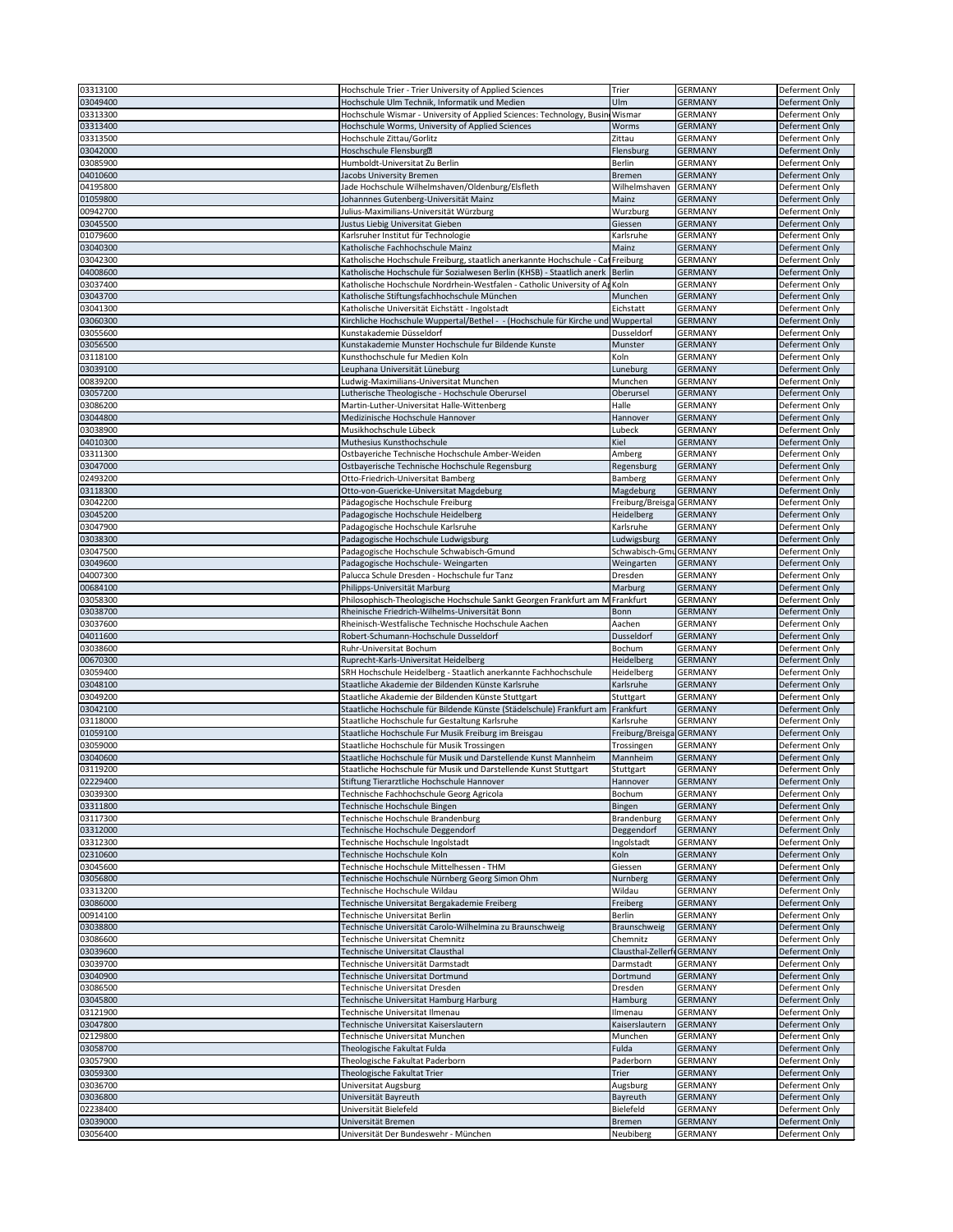| 02544100 | Universität der Künste Berlin                                               | <b>Berlin</b>               | <b>GERMANY</b>     | Deferment Only        |
|----------|-----------------------------------------------------------------------------|-----------------------------|--------------------|-----------------------|
| 02272300 | Universität des Saarlandes                                                  | Saarbrucken                 | <b>GERMANY</b>     | Deferment Only        |
|          |                                                                             |                             |                    |                       |
| 03041600 | Universität Duisburg-Essen                                                  | Essen                       | <b>GERMANY</b>     | Deferment Only        |
| 03117500 | Universität Erfurt                                                          | Erfurt                      | <b>GERMANY</b>     | Deferment Only        |
| 00838500 | Universität Hamburg                                                         | Hamburg                     | <b>GERMANY</b>     | Deferment Only        |
| 03059800 | Universität Hildesheim                                                      | Hildesheim                  | <b>GERMANY</b>     | Deferment Only        |
| 03048900 | Universität Hohenheim                                                       | Stuttgart                   | <b>GERMANY</b>     | Deferment Only        |
|          | Universität Kassel                                                          | Kassel                      | <b>GERMANY</b>     | Deferment Only        |
| 03060500 |                                                                             |                             |                    |                       |
| 03040100 | Universität Koblenz-Landau                                                  | Mainz                       | <b>GERMANY</b>     | <b>Deferment Only</b> |
| 01213200 | Universität Konstanz                                                        | Konstanz                    | <b>GERMANY</b>     | Deferment Only        |
| 03086300 | Universität Leipzig                                                         | Leipzig                     | <b>GERMANY</b>     | Deferment Only        |
| 02331800 | Universität Mannheim                                                        | Mannheim                    | <b>GERMANY</b>     | Deferment Only        |
| 03046600 | Universität Osnabruck                                                       | Osnabruck                   | <b>GERMANY</b>     | Deferment Only        |
| 03046700 | Universität Paderborn                                                       | Paderborn                   | <b>GERMANY</b>     | Deferment Only        |
| 02293500 | Universität Passau                                                          | Passau                      | <b>GERMANY</b>     | Deferment Only        |
| 03105800 | Universität Potsdam                                                         | Potsdam                     | <b>GERMANY</b>     |                       |
|          |                                                                             |                             |                    | Deferment Only        |
| 02226900 | Universität Regensburg                                                      | Regensburg                  | <b>GERMANY</b>     | Deferment Only        |
| 03086400 | Universität Rostock                                                         | Rostock                     | <b>GERMANY</b>     | Deferment Only        |
| 02181800 | Universität Siegen                                                          | Siegen                      | <b>GERMANY</b>     | Deferment Only        |
| 02095300 | Universität Stuttgart                                                       | Stuttgart                   | <b>GERMANY</b>     | Deferment Only        |
| 01235300 | Universität Trier                                                           | <b>Trier</b>                | <b>GERMANY</b>     | Deferment Only        |
| 02218600 | Universität Ulm                                                             | Ulm                         | <b>GERMANY</b>     | Deferment Only        |
| 03049500 | Universität Vechta                                                          | Vechta                      | <b>GERMANY</b>     | Deferment Only        |
|          |                                                                             |                             |                    |                       |
| 01233400 | Universität zu Köln                                                         | Koln                        | <b>GERMANY</b>     | Deferment Only        |
| 03056000 | Universität zu Lübeck                                                       | Lubeck                      | <b>GERMANY</b>     | Deferment Only        |
| 03311700 | Weißensee Kunsthochschule Berlin                                            | <b>Berlin</b>               | <b>GERMANY</b>     | Deferment Only        |
| 03121800 | Westfälische Hochschule Gelsenkirchen, Bocholt, Recklinghausen              | Gelsenkirchen               | <b>GERMANY</b>     | Deferment Only        |
| 00858100 | Westfalische Wilhelms - Universität Munster                                 | Munster                     | <b>GERMANY</b>     | Deferment Only        |
| 03119500 | Westsachsische Hochschule Zwickau                                           | Zwickau                     | <b>GERMANY</b>     | Deferment Only        |
| 03060700 | WHU - Otto Beisheim School of Management                                    | Vallendar                   | <b>GERMANY</b>     | Deferment Only        |
| 04168000 | American College of Greece (The)                                            | Aghia Paraskevi GREECE      |                    | Eligible              |
|          |                                                                             |                             |                    |                       |
| 02233300 | St. George's University, School of Medicine                                 | St George's Univ GRENADA    |                    | Eligible              |
| 03974300 | St. George's University, School of Veterinary Medicine                      | St.George's                 | GRENADA            | Eligible              |
| 03073800 | University of Debrecen                                                      | Debrecen                    | <b>HUNGARY</b>     | Eligible              |
| 01222500 | University of Szeged Albert Szent-Gyorgyi Med. & Pharmaceutical Cent Szeged |                             | <b>HUNGARY</b>     | Deferment Only        |
| 04021400 | American College, Dublin Limited (The)                                      | Dublin 2                    | <b>IRELAND</b>     | Eligible              |
| 02611700 | <b>Dublin City University</b>                                               | Dublin 9                    | <b>IRELAND</b>     | Eligible              |
| 04261000 | Limerick Institute of Technology                                            | Limerick                    | <b>IRELAND</b>     | Eligible              |
| 04241200 | Mary Immaculate College                                                     | Limerick                    | <b>IRELAND</b>     | Eligible              |
|          |                                                                             |                             |                    |                       |
| 01276600 | National University of Ireland, Galway                                      | Galway                      | <b>IRELAND</b>     | Eligible              |
| 01079700 | National University of Ireland, Maynooth                                    | Maynooth                    | <b>IRELAND</b>     | Eligible              |
| 00770500 | Royal College of Surgeons in Ireland                                        | <b>Dublin</b>               | <b>IRELAND</b>     | Eligible              |
| 00670400 | <b>University College Cork</b>                                              | Cork                        | <b>IRELAND</b>     | Eligible              |
| 01018800 | University College Dublin, National University of Ireland, Dublin           | Dublin 4                    | <b>IRELAND</b>     | Eligible              |
| 00684200 | University of Dublin Trinity College                                        | Dublin 2                    | <b>IRELAND</b>     | Eligible              |
| 03084300 | University of Limerick                                                      | Castletroy                  | <b>IRELAND</b>     | Eligible              |
| 00914300 | <b>Bar-Ilan University</b>                                                  | Ramat-Gan                   | <b>ISRAEL</b>      |                       |
|          |                                                                             |                             |                    | Eligible              |
| 02094100 | Ben-Gurion University of the Negev                                          | Beer-Sheva                  | <b>ISRAEL</b>      | Eligible              |
| 02263900 | David Shapell College of Jewish Studies                                     | Jerusalem                   | <b>ISRAEL</b>      | Deferment Only        |
| 00401200 | Hebrew University of Jerusalem (The)                                        | Jerusalem                   | <b>ISRAEL</b>      | Eligible              |
| 02196800 | Neve Yerushalayim College for Women                                         | Han Nof                     | <b>ISRAEL</b>      | Deferment Only        |
| 02250200 | Pardes Inst of Jewish Studies                                               | Jerusalem                   | <b>ISRAEL</b>      | Deferment Only        |
| 04070300 | Raphael Recanati International School, The Interdisciplinary Center         | Herzliya                    | <b>ISRAEL</b>      | Eligible              |
| 00942800 | Technion-Israel Institute of Technology                                     | Haifa                       | <b>ISRAEL</b>      | Eligible              |
| 00837300 | <b>Tel Aviv University</b>                                                  | Ramat-Aviv                  | <b>ISRAEL</b>      | Eligible              |
|          |                                                                             |                             |                    |                       |
| 02229600 | Tel Aviv University Sackler School of Medicine                              | Ramat Aviv                  | <b>ISRAEL</b>      | Eligible              |
| 01045600 | University of Haifa                                                         | Haifa                       | <b>ISRAEL</b>      | Eligible              |
| 02153800 | <b>WUJS Institute</b>                                                       | Arad                        | <b>ISRAEL</b>      | Deferment Only        |
| 03380400 | Yeshiva of the United Synagogue of Conservative Judaism                     | Jerusalem                   | <b>ISRAEL</b>      | Deferment Only        |
| 03102500 | American University Of Rome                                                 | Rome                        | <b>ITALY</b>       | Eligible              |
| 02225700 | European University Institute                                               | San Domenico di ITALY       |                    | Deferment Only        |
| 03329300 | John Cabot University                                                       | Rome                        | <b>ITALY</b>       | Eligible              |
| 00990600 | North American College                                                      | Rome                        | <b>ITALY</b>       | Deferment Only        |
| 01015900 | Pontificia Universita Gregoriana                                            | Rome                        | <b>ITALY</b>       | Deferment Only        |
|          |                                                                             |                             |                    |                       |
| 01104400 | Pontificia Universita San Tommaso                                           | Rome                        | <b>ITALY</b>       | Deferment Only        |
| 03078700 | Universita Commerciale Luigi Bocconi                                        | Milano                      | <b>ITALY</b>       | Eligible              |
| 04139100 | Universita degli Studi di Scienze Gastronomiche                             | Fr. Pollenzo - BralITALY    |                    | Eligible              |
| 00851200 | University of the West Indies, Mona Campus The                              | Kingston                    | <b>JAMAICA</b>     | Eligible              |
| 04228700 | Graduate School of Management, GLOBIS University                            | Tokyo                       | <b>JAPAN</b>       | Deferment Only        |
| 02596900 |                                                                             |                             | <b>JAPAN</b>       | Deferment Only        |
| 04244400 | Nagoya University School of Law                                             | Nagoya                      |                    |                       |
| 03410300 |                                                                             | Sendai                      | <b>JAPAN</b>       |                       |
| 00837100 | <b>Tohoku University</b>                                                    |                             |                    | Deferment Only        |
|          | Tokyo Metropolitan University                                               | Hachioji-shi                | <b>JAPAN</b>       | Deferment Only        |
|          | American University of Beirut                                               | <b>Beirut</b>               | <b>LEBANON</b>     | Eligible              |
| 04113300 | Lebanese American University                                                | <b>Beirut</b>               | <b>LEBANON</b>     | Eligible              |
| 02053300 | Centro De Estudios Universitarios Xochicalco                                | Ensenada                    | MEXICO             | Eligible              |
| 04183900 | <b>CETYS Universidad</b>                                                    | Mexicali                    | <b>MEXICO</b>      | Eligible              |
| 00671000 | Fundación Universidad de las Américas Puebla                                | San Andrés Cholu MEXICO     |                    | Eligible              |
| 01041800 | Instituto Tecnologico y de Estudios Superiores de Monterrey                 | Monterrey                   | MEXICO             |                       |
|          |                                                                             |                             |                    | Eligible              |
| 00814700 | Universidad Autonoma de Guadalajara                                         | Guadalajara                 | <b>MEXICO</b>      | Eligible              |
| 01230100 | Universidad Autonoma De Tamaulipas Facultad De Medicina De Tampid Tampico   |                             | MEXICO             | Deferment Only        |
| 01093800 | Universidad de Guanajuato                                                   | Guanajuato                  | <b>MEXICO</b>      | Deferment Only        |
| 03776500 | Universidad De La Salle Bajio, A.C.                                         | Leon                        | <b>MEXICO</b>      | Eligible              |
| 01067600 | Universidad de Monterrey                                                    | San Pedro Garza MEXICO      |                    | Eligible              |
| 03365400 | Auckland University of Technology                                           | Auckland                    | <b>NEW ZEALAND</b> | Deferment Only        |
| 01315300 | <b>Massey University</b>                                                    | Palmerston Nort NEW ZEALAND |                    | Eligible              |
| 04085400 | New Zealand College of Chiropractic                                         | Mt Wellington               | <b>NEW ZEALAND</b> | Eligible              |
| 01242100 | University of Auckland (The)                                                | Auckland                    | NEW ZEALAND        | Eligible              |